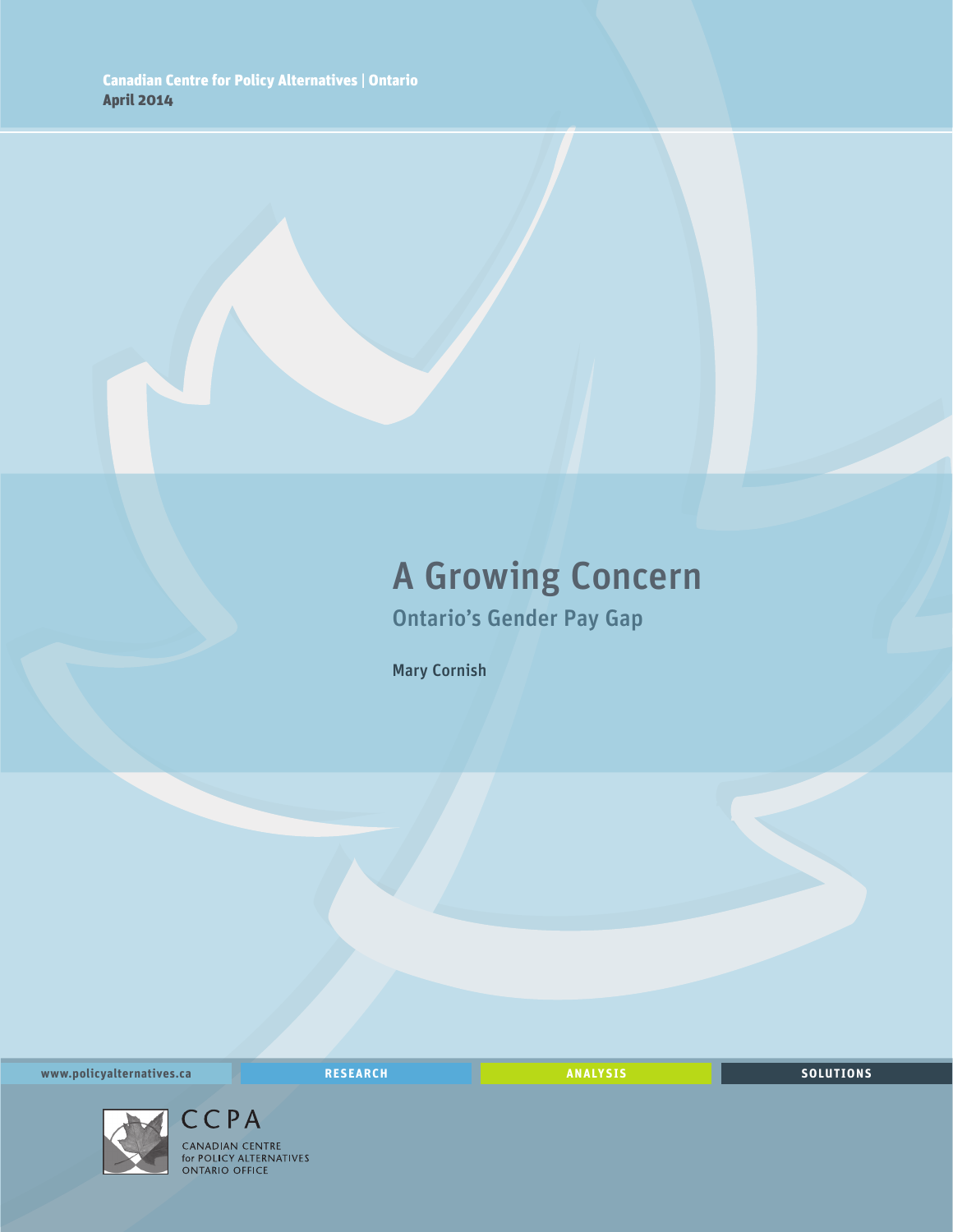

CCPA CANADIAN CENTRE for POLICY ALTERNATIVES **CENTRE CANADIEN** de POLITIQUES ALTERNATIVES

#### **ISBN 978-1-77125-118-1**

This report is available free of charge at www. policyalternatives.ca. Printed copies may be ordered through the CCPA National Office for \$10.

#### **Please make a donation...**

**Help us to continue to offer our publications free online.**

The CCPA Ontario office is based in Toronto. We specialize in provincial and municipal issues. We deliver original, independent, peer-reviewed, nonpartisan research that equips progressives with the arguments they need to press for social change.

The opinions and recommendations in this report, and any errors, are those of the authors, and do not necessarily reflect the views of the publishers or funders of this report.

 $CAN$   $\frac{4}{367}$ 

#### **About the authors**

Mary Cornish is recognized nationally and internationally as an expert in the field of human rights and labour law and gender equality. Mary is a senior partner in the Toronto public interest law firm Cavalluzzo Shilton McIntyre & Cornish. She has written extensively in the area of pay and employment equity and effective human rights enforcement. She chaired the Ontario Human Rights Code Review Task Force whose 1992 Achieving Equality Report formed the basis for Ontario's 2006 human rights reforms. As a feminist human rights lawyer, she continues to chair the Equal Pay Coalition, a broad based civil society coalition which successfully lobbied for the implementation of Ontario's proactive pay equity laws. Mary has also argued many precedent setting cases which established important labour and human rights principles in Canada. This includes the successful 1997 SEIU Charter Challenge which restored the pay equity rights of over 100,000 Ontario public sector women and the CUPE et al Charter Challenge which obtained up to \$414 million government funding for these restored rights. She also won for Jane Doe, a woman attacked by a serial rapist, the right to sue the Metropolitan Toronto police force and the recognition that the Charter applies to ensure police forces act in a non discriminatory fashion. She authored the 2013 CCPA Report, 10 Ways to Close Ontario's Gender Pay Gap.

#### **Acknowledgements**

This report was prepared with assistance from Laura Cornish, Matt Masters, Janet Borowy and Jennifer Quito which is gratefully acknowledged.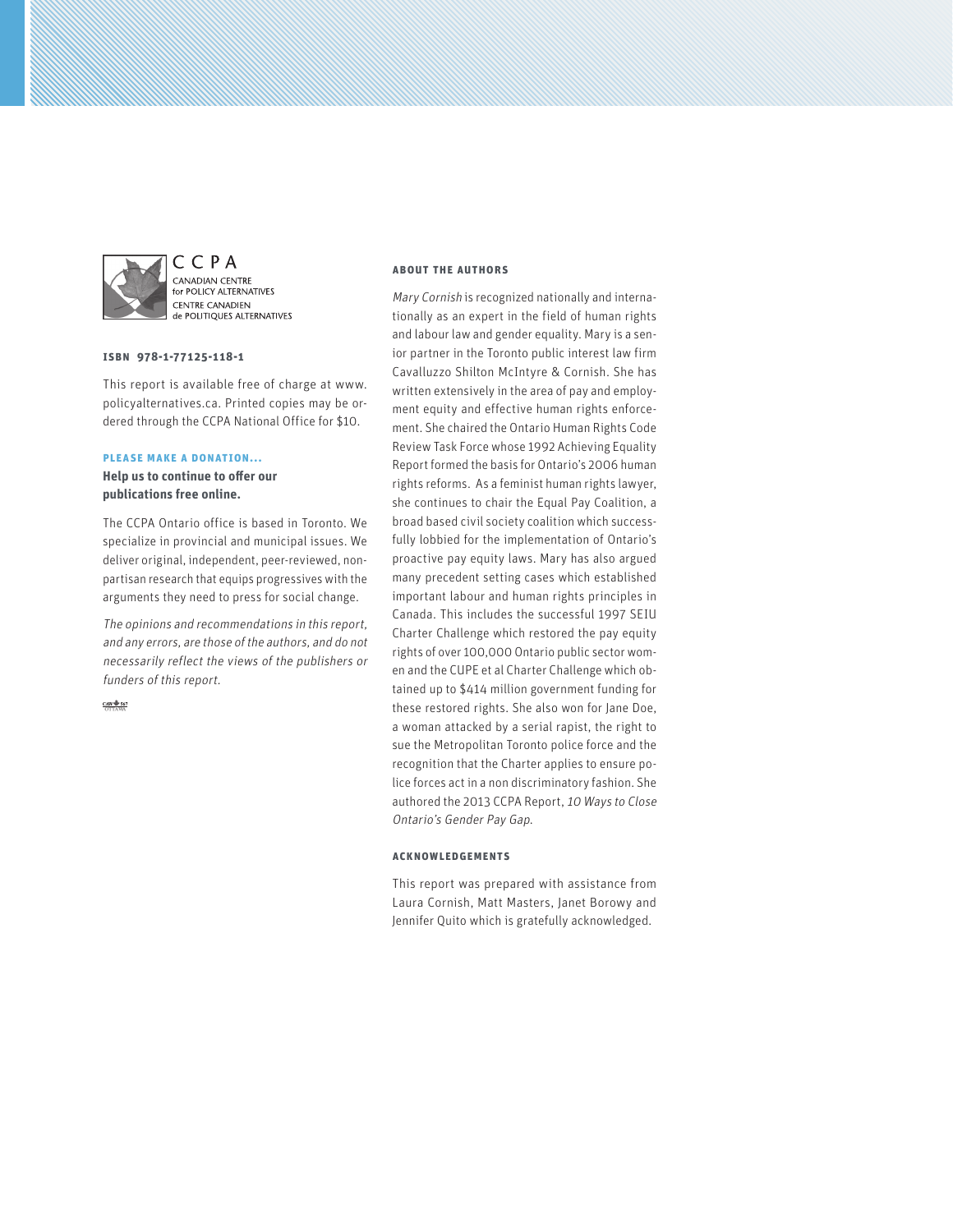- 5 **Executive Summary**
- 7 **Introduction**
- 8 **I. Tracking Women's Earnings**
- 12 **II. 10 Ways to Close the Gender Pay Gap in Ontario**

Step #1 Treat Closing the Gap as a Human Rights Priority Step #2 Raise Awareness Through Annual Equal Pay Days and Education

Step #3 Develop Closing the Gender Pay Gap Plans

Step #4 Enforce and Expand Pay Equity Laws

Step #5 Implement Employment Equity Law and Policies

Step #6 Promote Access to Collective Bargaining

Step #7 Increase the Minimum Wage

Step #8 Provide Affordable and Accessible Child Care

Step #9 Mainstream Equity Compliance into Government Laws and Policies

Step #10 Mainstream Equity Compliance into Workplaces and Businesses

- 27 **Conclusion**
- 28 **Notes**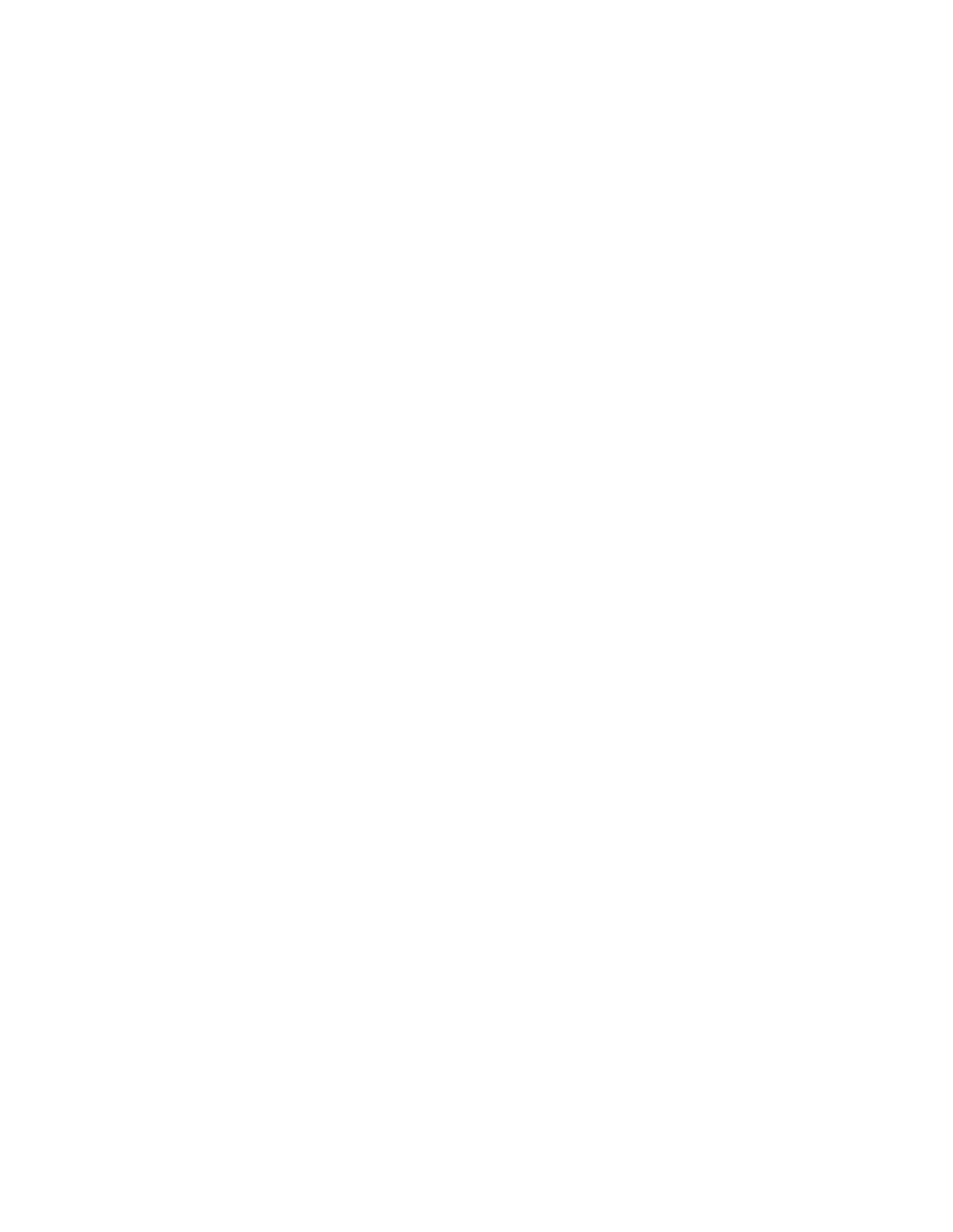# Executive Summary

LAST YEAR, THE Ontario Equal Pay Coalition, in partnership with the Canadian Centre for Policy Alternatives' Ontario office, began tracking two key trends in its 2013 report, *10 Ways to Close Ontario's Gender Pay Gap*:<sup>1</sup>(1) the pay gap between men and women in Ontario and, (2) the date in the calendar year that demarcates how much longer women have to work to earn the amount that men earn in a year.

This year's report examines whether there has been any change in the pay gap and denotes a troubling development. Ontario's pay gap between men and women got worse, not better, between 2010 and 2011—the most recent data available. As a result, women in Ontario have to work longer to earn what men earn in terms of average annual earnings.

Last year, using average annual earnings of Ontario men and women, we reported that Ontario gender pay gap was 28%—that, on average, women made 72 cents for every man's dollar. After examining why there still is a gender pay gap and why closing that gap matters, we identified 10 specific policy measures that could make a difference.

A year later, we find the gap has grown to  $31.5\%$  - on average, women made 68.5 cents for every man's dollar in 2011. This is the price of inaction. In dollar terms: men's average annual earnings increased by \$200—from  $$48,800$  in 2010 to  $$49,000$  in 2011 — but women's average earnings decreased by  $$1,400$  – from  $$35,000$  in 2010 to  $$33,600$  in 2011.<sup>2</sup>

If you compare women's and men's earnings based on the full-time, full-year measure, it also reveals an increase in the gender pay gap from 24% to 26%.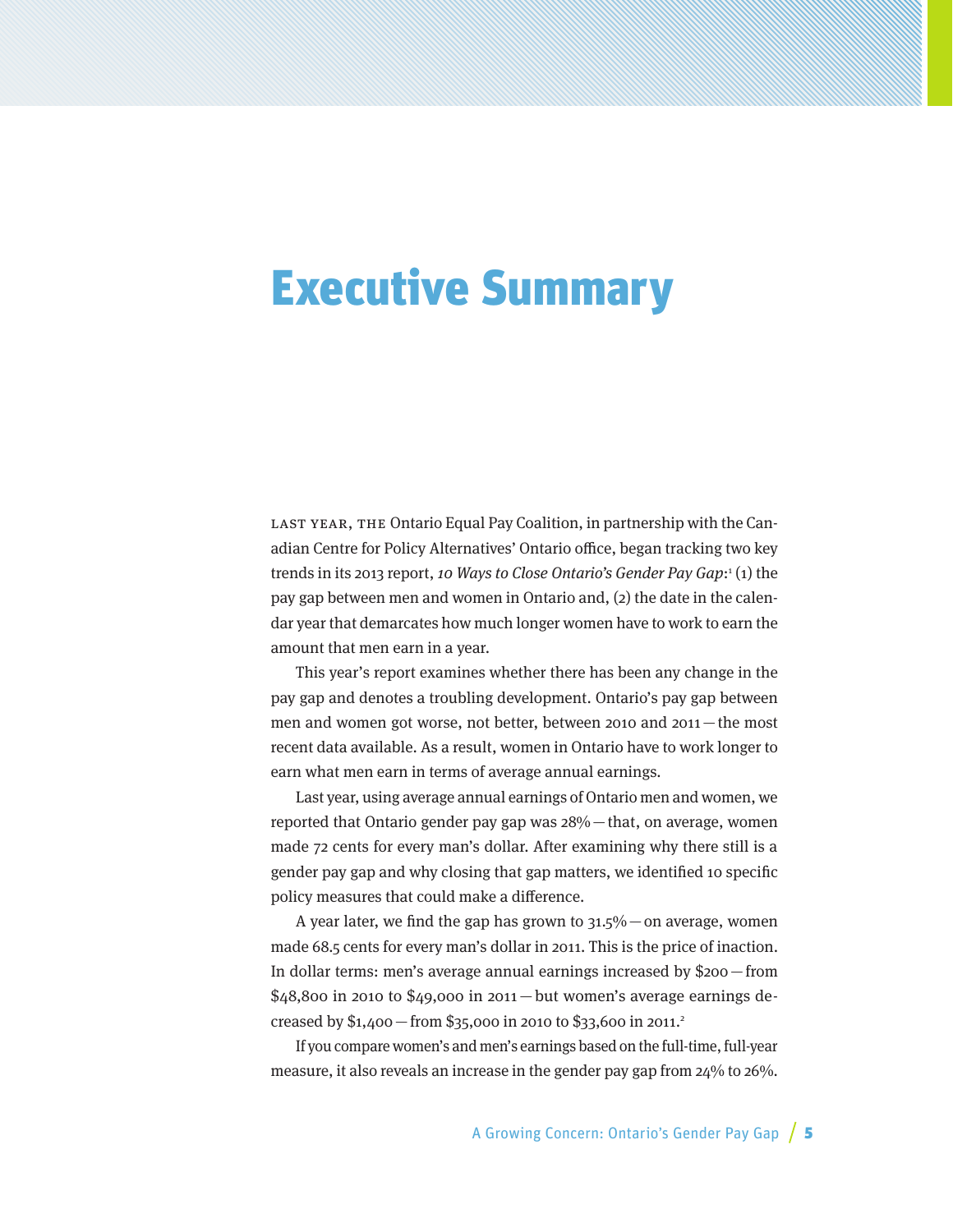There is only one measure where women saw a modicum of improvement: the gap based on the women's hourly income measure decreased between 2010 and 2011 by 1%. It's a hollow victory that still fails to account for the circumstances of many Ontario women who work part-time, women who face employment barriers in getting higher paid work, or women who can't get paid work at all.<sup>3</sup> The pay gap is higher for women who are racialized, Aboriginal women, and women with disabilities.

What does that mean in calendar terms? Last year, Ontario's Equal Pay Day landed on April 9, 2013. Ontario's Equal Pay Day this year comes on April 16, 2014—one week later than last year, to recognize the longer time women need to work into the new year to make what men earned by the end of 2013.

Taken over the course of a lifetime, Ontario's gender pay gap means women would have to work the equivalent of 14 years longer after age 65 to make what men earn on average by age 65.

This report not only documents the worsening gender pay gap in Ontario, it scouts a range of municipal, provincial, national and international best practises to guide policy makers intent on narrowing the gap. There are plenty of options at hand. This report offers a 10-point plan to get there.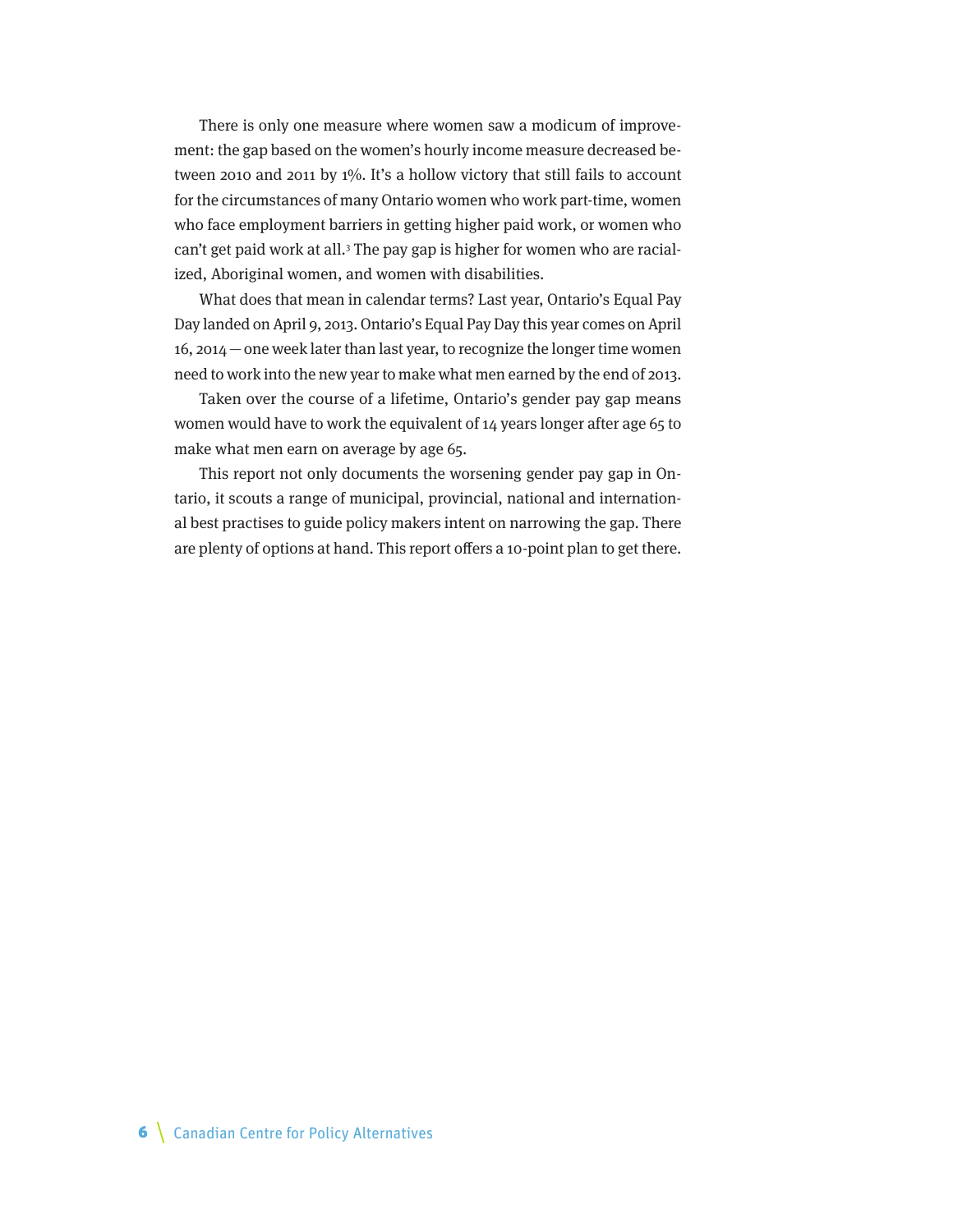## Introduction

IT HAS BEEN well documented that men traditionally earn more than women in the labour market. This report documents the extent of that pay gap in Ontario and how to fix it.

There are many ways to measure pay gaps. This report uses average annual earnings as the main gap measure, since it gives the best picture of what earnings Ontario women have available to support themselves and their families over the year. As well, this measure helps policy makers, employers and unions focus on the entire gamut of measures that can be deployed to effectively close the gap.4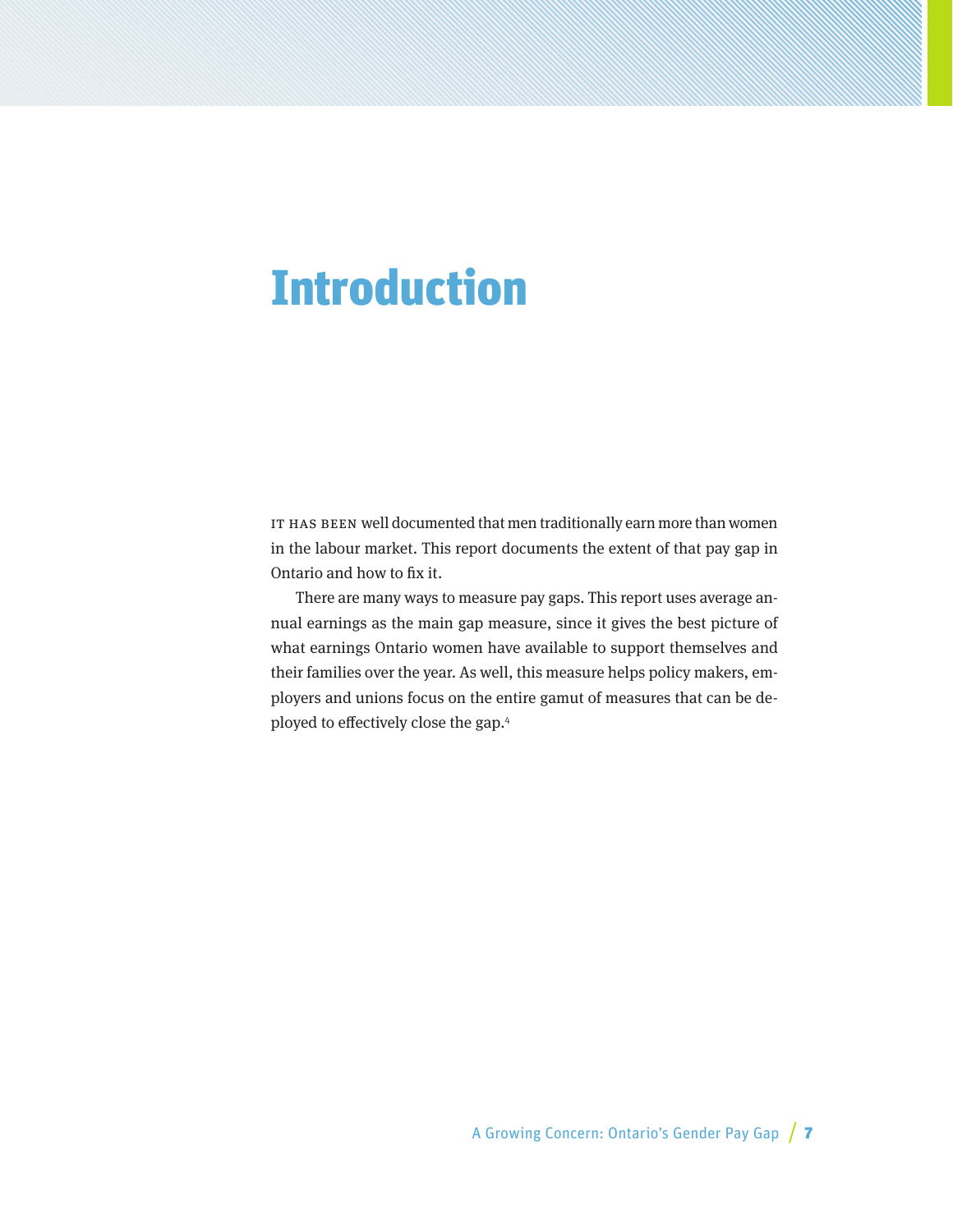# I. Tracking Women's **Earnings**

THIS SECTION EXAMINES women's earnings in Ontario in a variety of ways. Figure 1 tracks women's average annual and full-time, full-year earnings compared to men from 2002 to 2011.

Figure 1 shows that men's average annual earnings took a dip due to the 2008 recession and only began recovering in 2011, while men's full-year, full-time average annual earnings have pretty much flatlined for most of the 2000s. Given this dynamic, one might expect the gender pay gap in Ontario to narrow between 2010 and 2011, but that was not the case.

In 2011, women's average annual earnings dipped downward, as did their full-year, full-time average annual earnings. Several factors may be influencing this downward dip. What follows is a brief picture of the labour market facts facing Ontario women.

- **1. Labour force participation holding steady:** Women's participation in the paid labour force remains steady  $-57.8%$  of women are employed compared to 65.2% of men.<sup>5</sup>
- **2. Occupational segregation continues:** Despite the dramatic increase in women's employment over the course of the past generation, women continue to predominate in sales, service, health care and education sector occupations—with women comprising 82.3%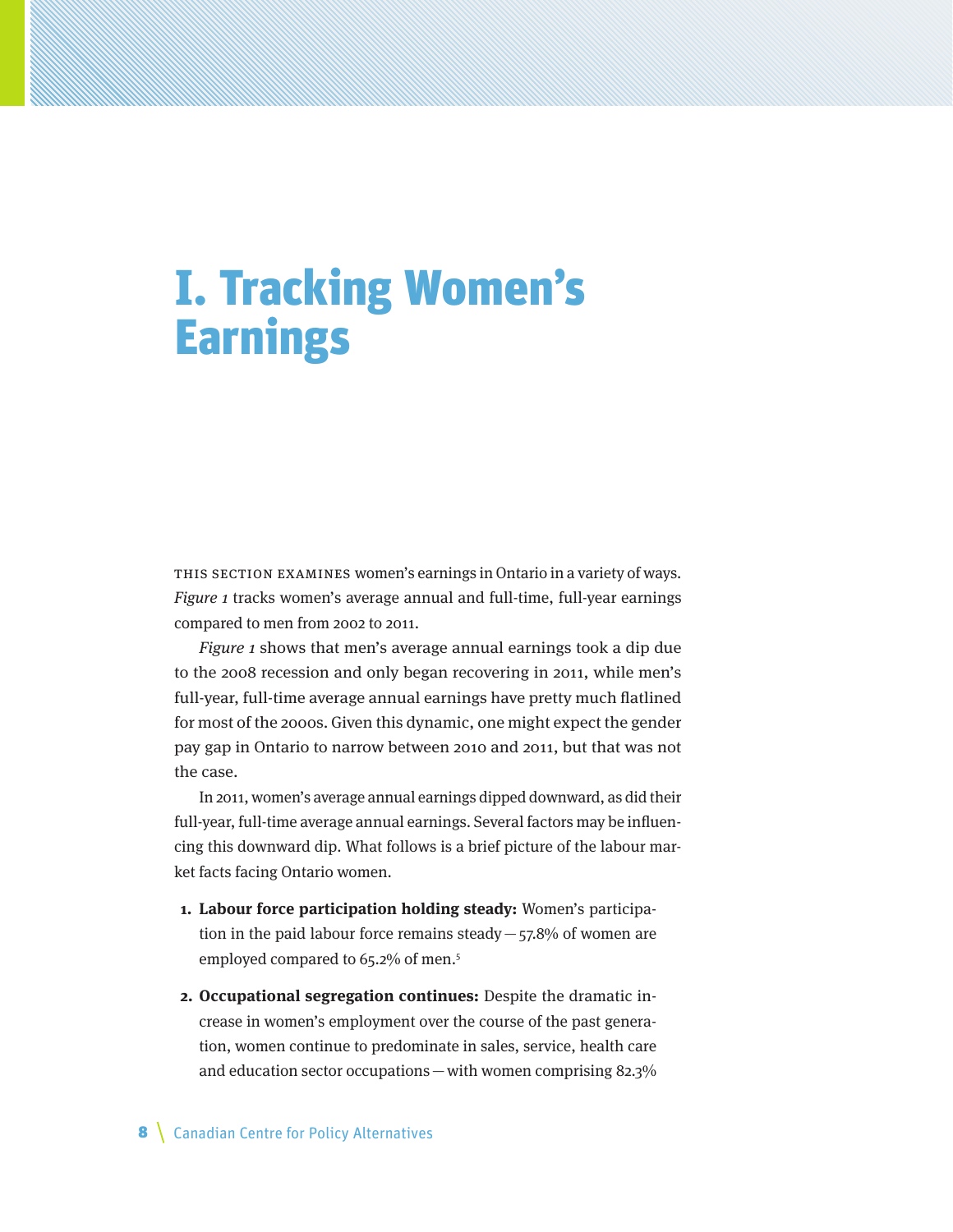

**Figure 1** Average Annual and Full-Time, Full-Year Earnings Men and Women, Ontario, 2002–2011

**Source** Statistics Canada. Table 202-0102 — Average female and male earnings, and female-to-male earnings ratio, by work activity, 2011 constant dollars, annual, CANSIM (database). (accessed: 2014-03-27) Sorted by Ontario, all earners, average earnings, sex, female-to-male average earnings ratio, and 2002-2011.

> of health care occupations and 67.2% of educational services occupations.<sup>6</sup> Women still earn less than men in all occupational categories.<sup>7</sup>

- **3. Part-time work increasing:** As well, women are more likely than men to work part-time, which contributes to lower earnings. Parttime work is increasing at a much faster rate than full-time work and women's share of full-time work has not increased since 2008, while men's share has increased post-recession.<sup>8</sup> In 2013, 65.8% of parttime workers were women, compared to 34.2% of men, while 43.8% of full-time workers were women, compared to 56.2% of men.<sup>9</sup> Generally speaking, women are more likely to be multiple jobholders.<sup>10</sup> The figure for Ontario women with young children working parttime is 11.4%.<sup>11</sup> Not all women work part-time by choice, however. In 2013, one-third of Ontario part-time workers said they would rather be working full-time  $-$  a 43% increase since 2000.<sup>12</sup>
- **4. Women are predominant in minimum wage and low-paying jobs:** Women are more likely than men to work a minimum wage job—women account for 58.3% of minimum wage workers in Ontario.13 In 2011, 18.3% of persons in families whose major income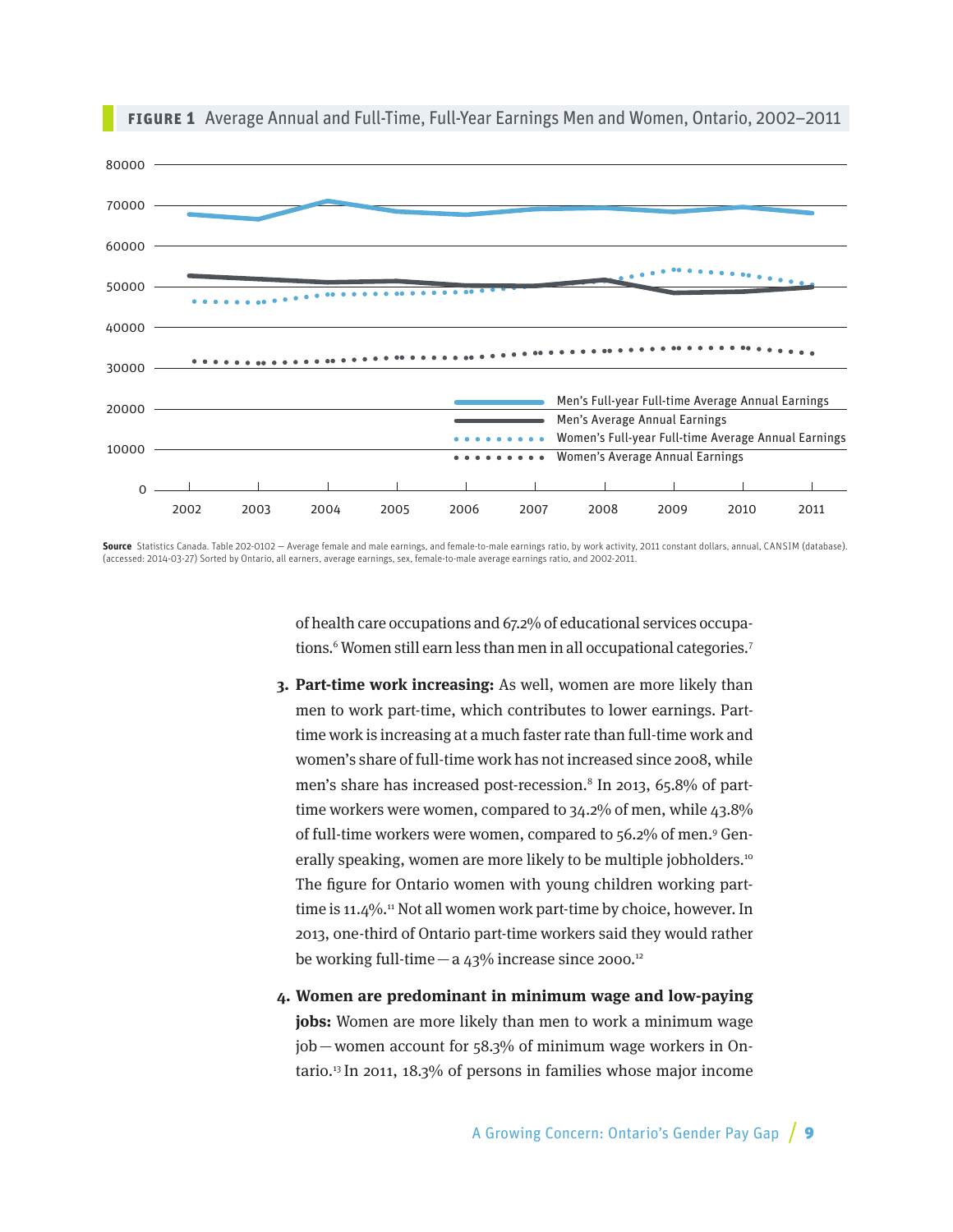earner is female were in low-income families, compared to 8.1% of persons in families whose major income earner is male.14

- **5. Women majority of degree/diploma holders:** The majority of women in Ontario pursue postsecondary education —last year 51.8% of Ontario women over the age of 25 secured a university degree or postsecondary diploma/certificate.15
- **6. Spike in unemployment for single mothers:** While the recession affected many Ontarians, single moms were particularly hard hit. Single mothers with young children represented the biggest increase among parents in their rate of unemployment, with unemployment rising from 11% in 2007 to 17% in 2010 for single mothers with children under the age of six.<sup>16</sup>
- **7. Younger women losing jobs:** The recession also left an imprint on young women trying to get a foothold into Ontario's labour market—between 2009 and 2013, young women lost nearly 18,000 more jobs than young men.<sup>17</sup>
- **8. Age matters:** In 2011, the gender pay gap increased to 38.5% for Ontario women between the ages of  $35$  and  $44.^{18}$
- **9. Older women working longer:** The number of Ontario women aged 65–69 who are in paid work doubled between 2007 and 2013.<sup>19</sup>
- **10.Women with children working:** Two thirds of women with children under age six had paid work in 2013, with little respite by way of affordable, accessible child care options.20
- **11. Multiply disadvantaged women earn less:** Racialized women earn 19% less than non-visible minority women and 24% less than racialized men. First-generation immigrant women earn 18% less than non-immigrant women and 27% less than immigrant men. Aboriginal women's median income is 17% less than those of non-Aboriginal women, and lags 25% behind the earnings of Aboriginal men and  $40\%$  behind the earnings of non-Aboriginal men.<sup>21</sup> Women with disabilities earn  $75%$  of women without disabilities.<sup>22</sup>

A note about pay gaps and methodology: the gender pay gap may not represent actual progress for women but, rather, deteriorating conditions for men — a phenomenon known as the "composition effect."<sup>23</sup> For example, the recession and decrease in higher paying male dominated manufac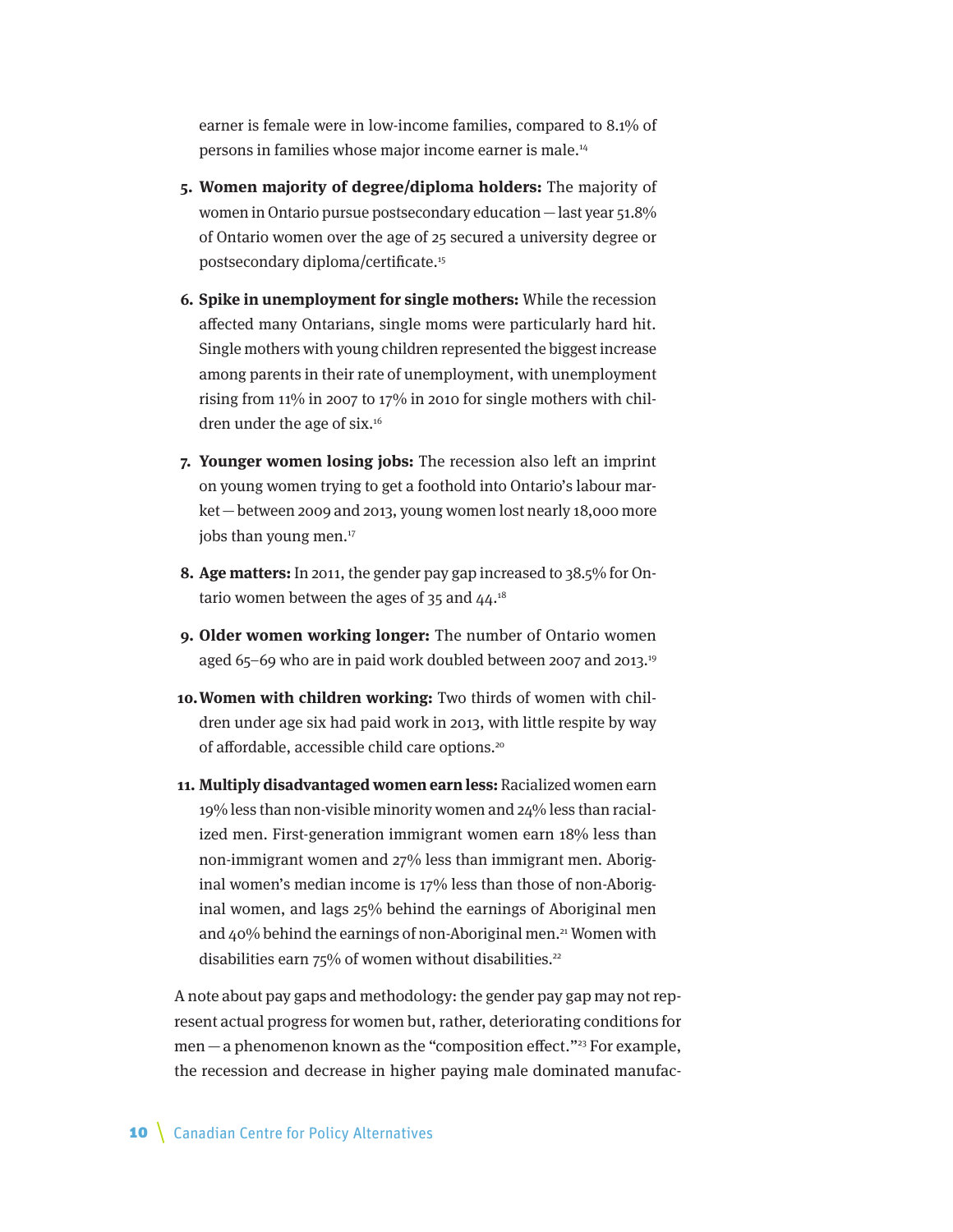turing jobs during the period of the lowering of men's earnings contributed to closing the gender pay gap.24 Given the increasing human capital attainments of women and their rising labour force participation, the gender pay gap should have been decreasing very significantly on those grounds alone.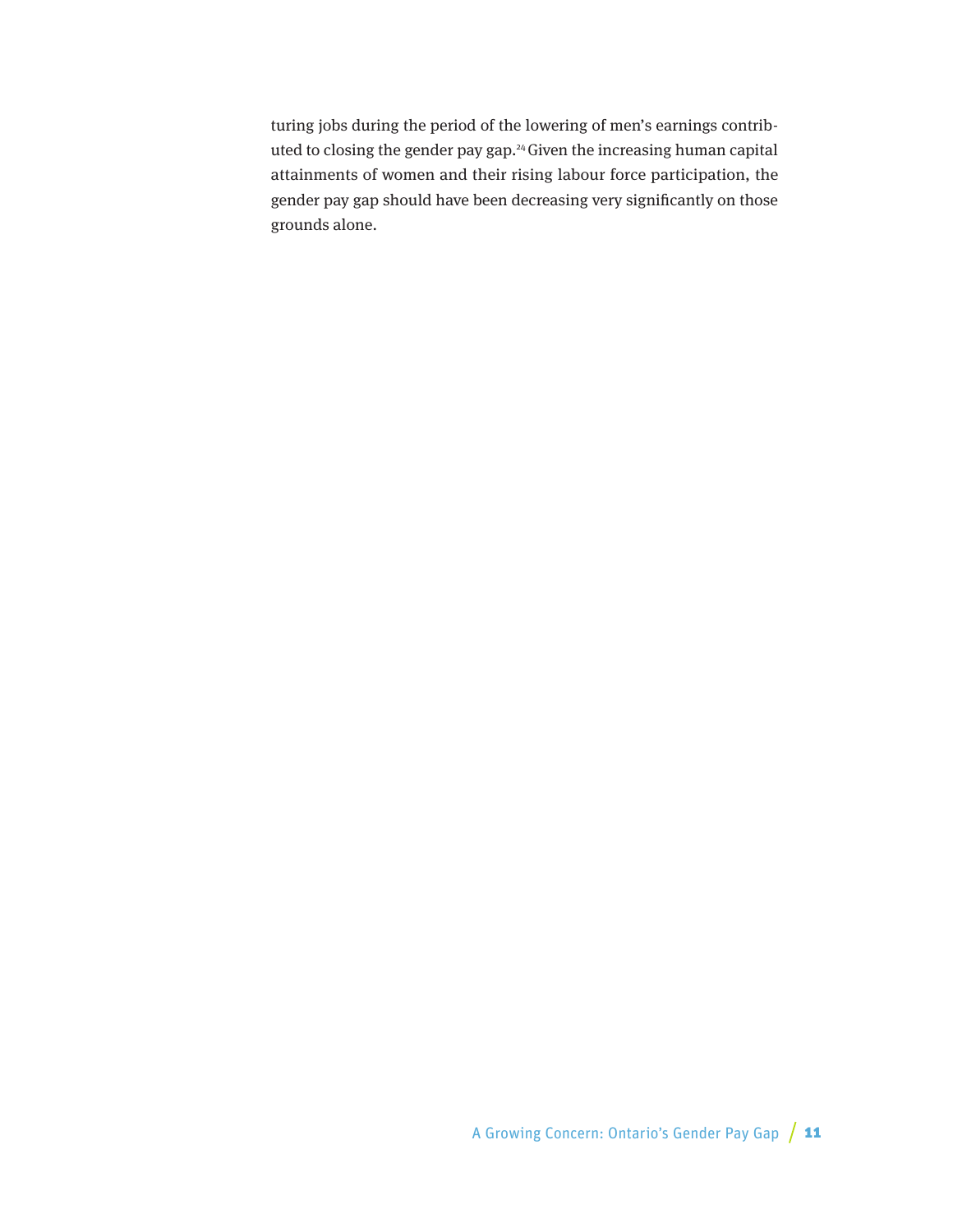## II. 10 Ways to Close the Gender Pay Gap in Ontario

This section examines the 10 ways Ontario could be moving to close the gender pay gap and briefly assesses whether there have been any policy actions to ensure progress over the past year.

### **Step #1 Treat Closing the Gap as a Human Rights Priority**

The Ontario government did not take any significant actions in 2013 to demonstrate that closing the pay gap is a human rights priority. While the Pay Equity Act and Human Rights Code require pay discrimination to be eradicated, there are examples of the Ontario government acting to deny and minimize its own responsibility to do so. For instance, in January 2013 the Ontario government intervened in a Pay Equity Hearings Tribunal proceeding to dispute the right of women in Ontario's predominantly female public sector workplaces such as long-term care homes, child care centres and community service agencies to have a pay equity maintenance process which allows them to maintain pay equity with their original comparator under the Pay Equity Act.<sup>25</sup> The government also responded to a November 2013 Human Rights Code application by the Ontario Association of Midwives to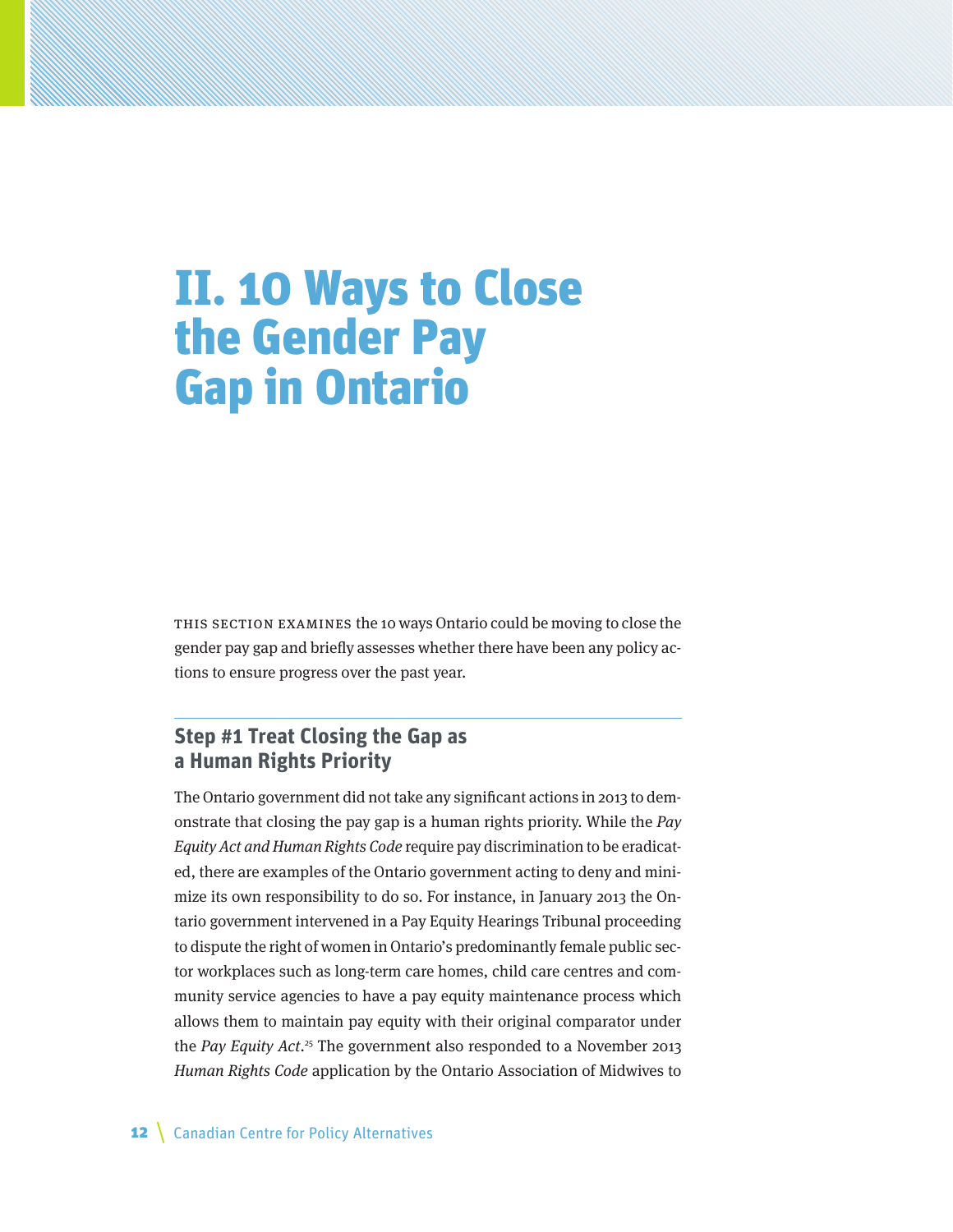deny any pay discrimination in its funding of midwifery compensation despite the fact that an independent pay equity expert found substantial pay equity inequities.26 In discussions with the Association, the government denied that midwives had pay equity rights even though they are the most highly female predominant profession in Ontario. Midwives are independent contractors and not covered by the Pay Equity Act. The Association's application is an important precedent for expanding pay equity enforcement using the Code for the increasing numbers of women who are not covered by the Pay Equity Act and the government had every opportunity to promote it as such. It did not.

As well, although government austerity wage freeze measures are supposed to exempt pay equity adjustments, in practice this is often not honoured. Despite objections from the Association of Ontario Midwives, the government applied its wage restraint policy covering employees to deny its claim for pay equity adjustments. As highlighted later in this report, the government has failed in practice to exempt from austerity restrictions the funding necessary to close the gender pay gap in the Broader Public Sector (BPS) agencies, which provide Ontario's public services. When it comes to pay equity, the government has yet to take heed from international research that fiscal austerity and decreasing public investment can erode an economic recovery, whereas gender equality policies contribute to growth.27

At the same time, there is some possibility for future progress. In a statement at the March 6, 2014 International Women's Day event, Premier Kathleen Wynne warned against using economic difficulties as a reason for not addressing gender equality issues. Yet that warning is not yet being heeded in the day-to-day administration and policies of the Ontario government.

### **Step #2 Raise Awareness Through Annual Equal Pay Days and Education**

While the Ontario government has declared April 16, 2014 the province's official Equal Pay Day, there is much more that it can do. The Ontario government can look for guidance to major campaigns conducted worldwide by governments to mark Equal Pay Day and to focus everyone on steps needed to close the gender pay gap.

For example, the U.S. White House convened a U.S. National Equal Pay Task Force in 2010. In 2013, the task force released a progress report on achievements since the Equal Pay Act was passed in 1963.<sup>28</sup> The White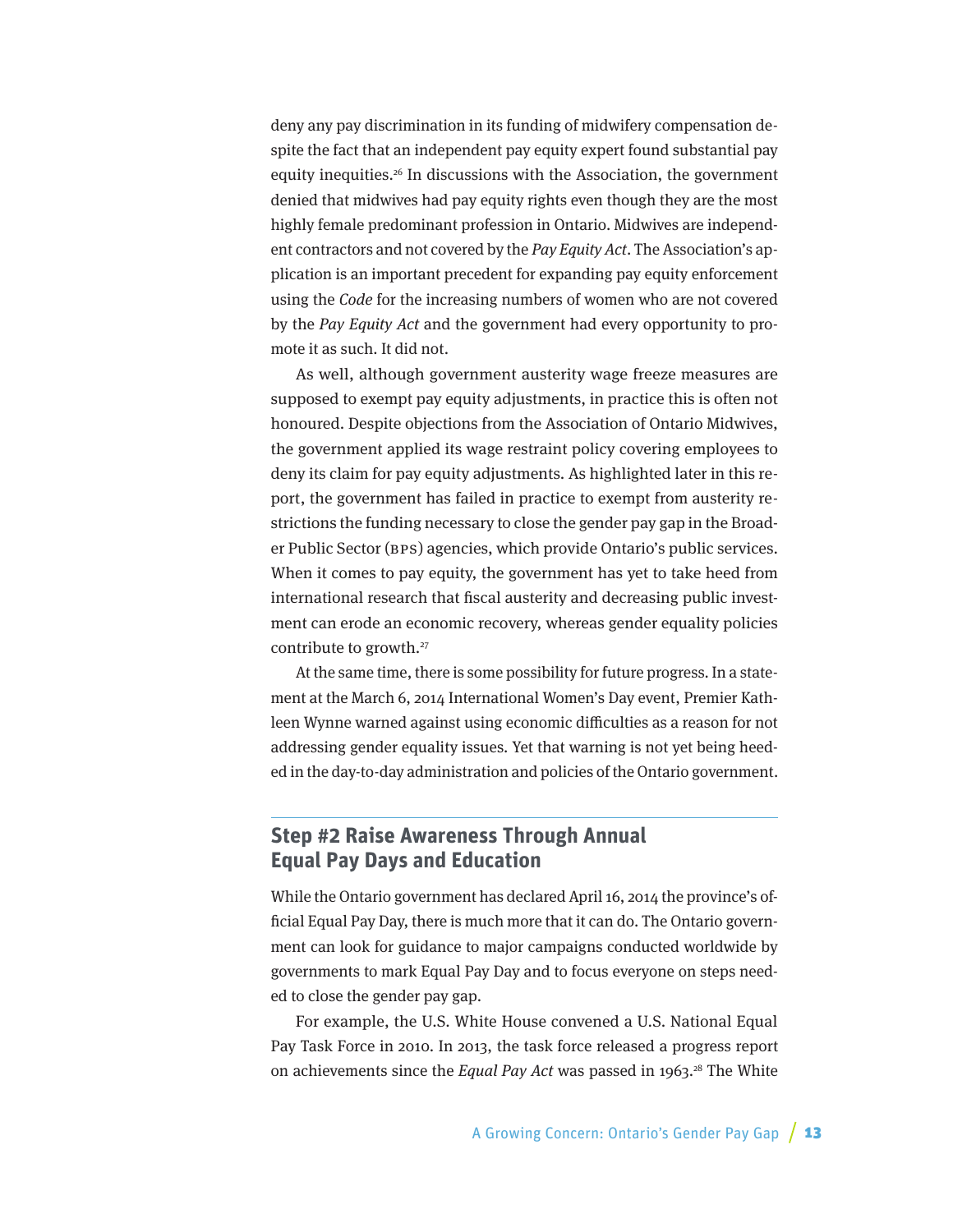House website includes eye-catching outreach and educational materials on closing the pay gap.29 U.S. agencies with pay equity enforcement responsibilities host multiple Equal Pay Day events every year featuring experts in equal pay advocacy and private sector leaders. They also hosted an Equal Pay Tweet Up and web chat, as well as holding briefings to highlight the plight of America's most vulnerable workers.<sup>30</sup> In 2012, the U.S. Department of Labour held an open contest to create Equal Pay Apps, which are publicly available. Winning apps provide users with, for example: wage data, interview and negotiation skills, and connects users to equal-pay related social networks, empowering women to demand equal pay.31

In 2013, the Australian Workplace Gender Equality Agency convened academics, business representatives and industry groups to discuss a range of gender pay gap issues.<sup>32</sup>

With the gender pay gap stagnating in the European Union (EU), the EU marks Equal Pay Day by promoting its initiatives to tackle the pay gap on many fronts and by sharing good practices by its member states.<sup>33</sup>

The International Equal Pay Day Platform tracks Equal Pay Days across Europe.34

On the education front, so far, there does not appear to be any focused pay and employment equity gender awareness embedded in Ontario' education system, although the Ontario Pay Equity Office and the Ontario Human Rights Commission have tried. Ontario legislators, government leaders, policy makers and business organizations have not yet received the necessary pay equity, employment equity education, and training required to carry out the 10 steps. While the Pay Equity Office offers some public webinars and e-learning modules, these efforts are limited to training on  $Pav$ Equity Act issues.35

#### **Step #3 Develop Closing the Gender Pay Gap Plans**

Despite repeated requests by the Equal Pay Coalition, the Ontario government does not have a plan to close the 31.5% gender pay gap in Ontario, nor has it committed to develop one. This means there are no official indicators, targets, or goals in place.

Although there are many, the Ontario government does not have to look to international models for these plans: Ontario already has models for broad-based, multi-tiered planning, including Ontario's 2008 Poverty Reduction Strategy, Breaking the Cycle<sup>36</sup> and the Accessibility for Ontarians with Disability Act, 2025.<sup>37</sup>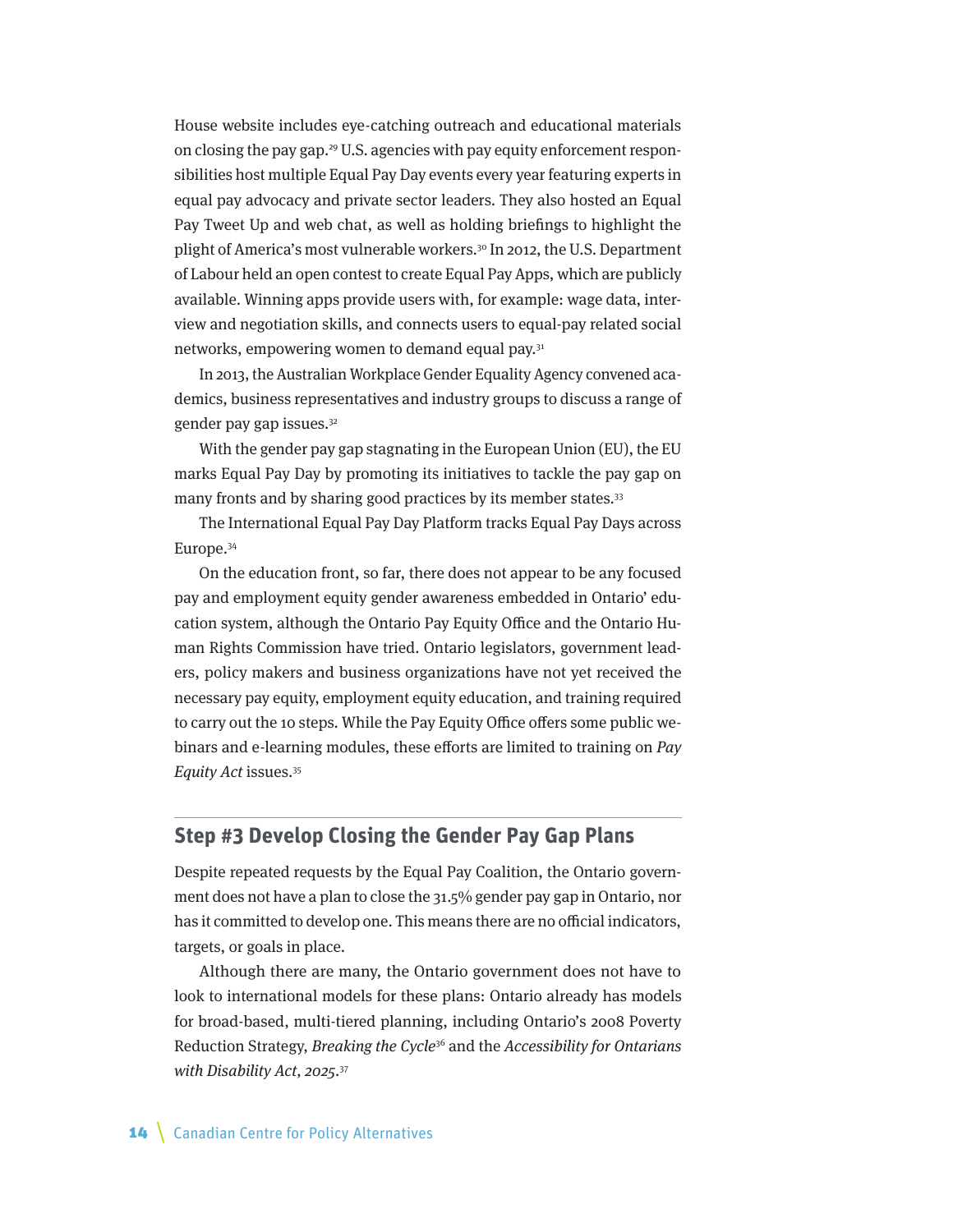So far, the Ontario government has not treated the gender pay gap as a priority for this kind of targeted equity planning. It has not even included closing the gender pay gap in its Poverty Reduction Strategy, despite the fact that the Pay Equity Office recommended its inclusion. But it's not too late. The Poverty Reduction Act, 2009 embedded the government's commitment in law so that successor governments would continue the fight beyond the four-year government mandate. Using the words of the government's 2013 Breaking the Cycle: Fifth Progress Report, closing the gender pay gap must also be "a long-term endeavour, supported by strong, multifaceted policy solutions and ongoing stakeholder and community engagement. Ontarians deserve nothing less."38

While critics note that the government has not made sufficient progress on its target of reducing poverty by 25% in five years, they do recognize that its "all hands on deck" approach is critical to breaking the poverty cycle as it is for closing the pay gap.39 The Poverty Strategy's Results Table provides governance and oversight and acts as a "clearinghouse" within government to analyze and provide advice on government policies and programs with poverty-related implications. Such governance and oversight is also necessary for the pay gap. It is expected Ontario will shortly announce a new fiveyear poverty reduction strategy. The opportunity exists for the gender pay gap to be featured as part of that strategy.

The Accessibility for Ontarians with Disability Act, 2025 provides a province-wide plan for training, reporting, transparency and compliance for employers to address accessibility issues. In fact, employers must be fully compliant with the Act by 2025. While there remain concerns about the adequacy of the AODA process,<sup>40</sup> important features that could be adapted to close the gender pay gap include: a) stakeholder involvement in planning and implementation; b) compliance enforcement by inspectors; c) guidance for municipal councils with a population over 10,000 to establish compliance advisory committees;<sup>41</sup> d) online compliance wizard to assist organizations;42 e) deputy ministers' requirement to report their ministries' annual progress on identifying, preventing and removing barriers.<sup>43</sup>

Closing the gender pay gap requires action by the federal and local municipal governments as well as the province.44 For example, actions to close the gender pay gap could be accelerated with federal funding supports for provincial programs with predominantly female staff such as child care, home care and health care. Municipal governments, which have the closest connection to community needs, can also create roundtables to close the gender gap—like many have done for poverty reduction—or implement local plans to galvanize broad-based community action.<sup>45</sup>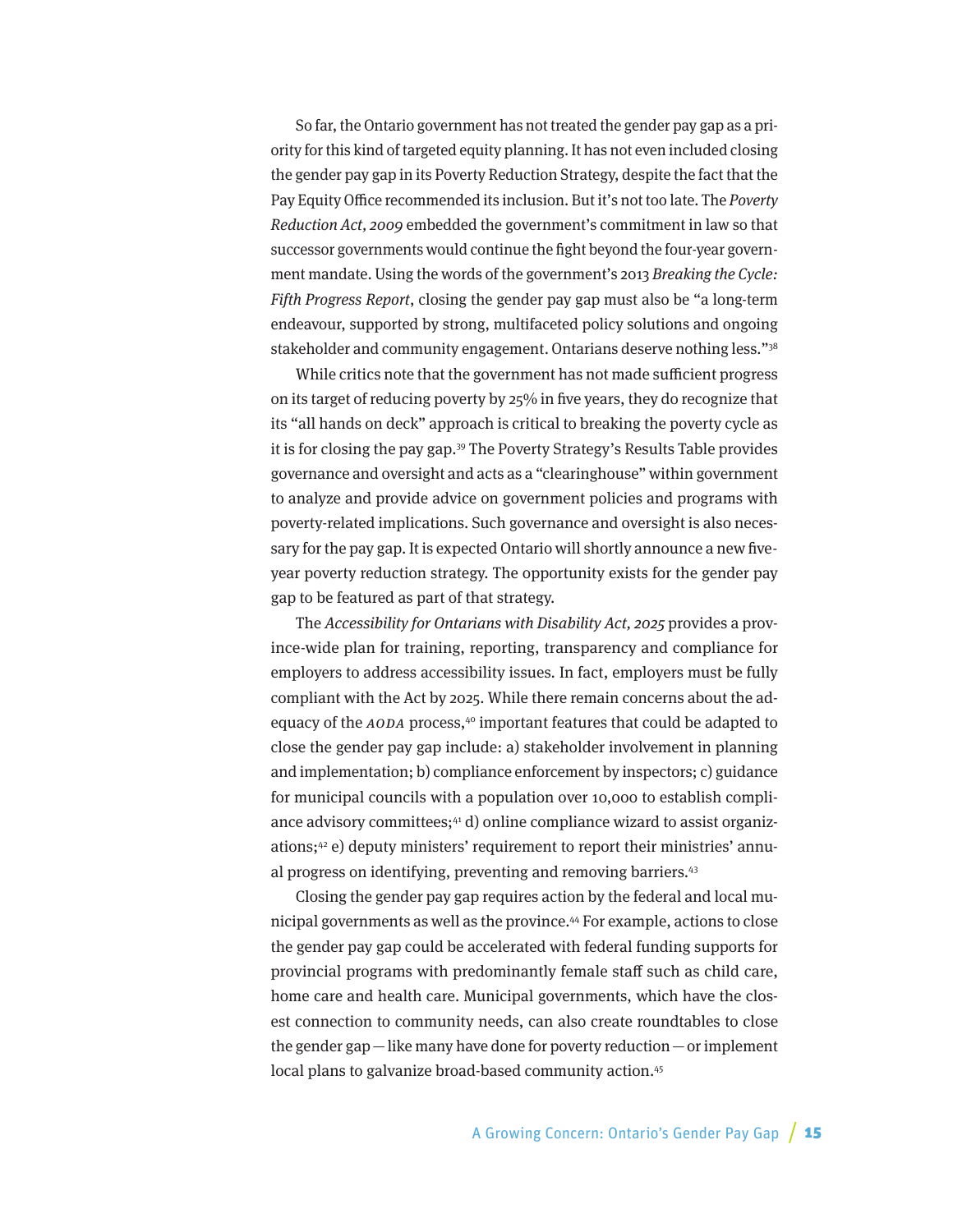The City of Boston is an excellent example of local government planning to close the gender pay gap. It has a plan to use 100% of its talent. That includes asking Boston employers to sign the Women's Compact and pledge to pay women equal wages. Its report, Boson—Closing the Wage Gap, Becoming the Best City In America for Working Women profiles Boston's gender pay gap and provides detailed advice on measures to close it.46

Examples abound of governments at multiple jurisdictional levels who are working to close the gender gap.

The EU has embedded closing the gender pay gap as one its five core policy areas for its Strategy for equality between women and men (2010– 2015).<sup>47</sup> It is also embedded in the *Europe* 2020 Strategy, the EU's economic growth strategy and in the European Pact for Gender Equality adopted by EU leaders.48 There are numerous examples of EU country action plans to close the pay gap, which include actions covered by the 10 key steps, such as working with employers to improve family, work and private life reconciliation, promoting gender mainstreaming, analyzing public sector pay practices, and measures to increase the salaries in female-dominated sectors.<sup>49</sup>

#### **Step #4 Enforce and Expand Pay Equity Laws**

Over the last year, there have been no new pay equity laws or policies in the province. The last annual report available for the Pay Equity Office, which administers the Pay Equity Act, is for 2010–11. The 2009–2010 annual report noted that the Office's monitoring had found that "many employers have never done any form of pay equity."50 The Pay Equity Office both issues decisions based on complaints and periodically monitors compliance, including of some private sector non-unionized workplaces. This is done through its Wage Gap Program, started in 2011.51 Yet overall, during the 2012–13 period, only \$3.3 million in pay equity adjustments was paid out to over 1,200 workers as a result of the Pay Equity Office's efforts. It represented an increase of \$0.7 million from the previous year.52 No report has yet been issued on this program's results.

The 2010 Pay Equity Office Report on the Proxy Sector describes the progress in achieving pay equity in predominantly female workplaces, such as nursing homes and child care centres as "uneven" and "moderate."53 The report has not been updated since 2010.

At the same time, two Pay Equity Office Review Officer decisions denied the right to maintain pay equity to women in such workplaces, using their original external comparators which were necessary because of a lack of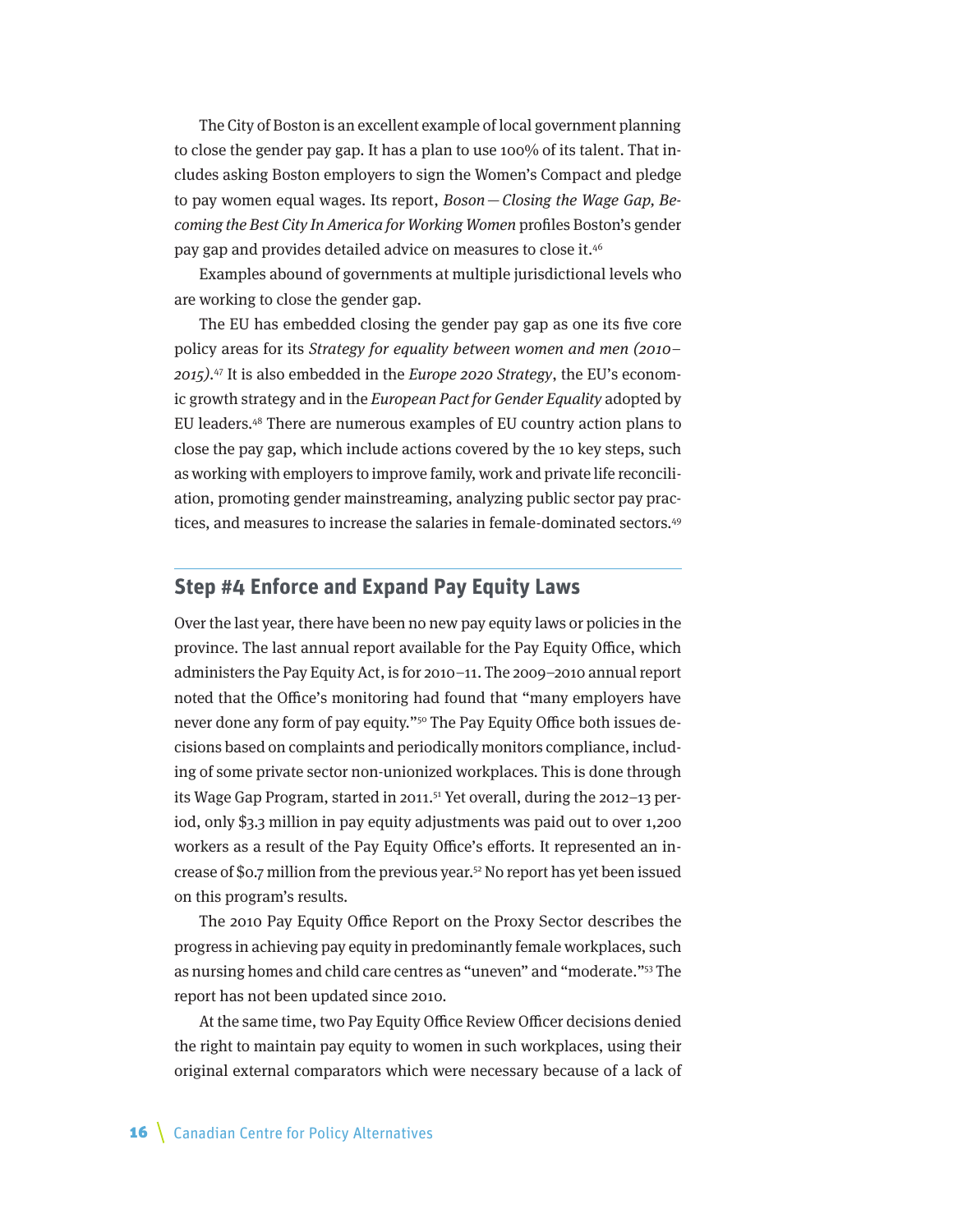male comparators in their workplaces. These decisions have been appealed to the Pay Equity Hearings Tribunal.<sup>54</sup>

The Pay Equity Office is hindered in its efforts by inadequate funding and an ineffective enforcement structure.55 Unlike Ontarians who seek to enforce their Code human rights, no legal assistance is provided for women to complain under the Pay Equity Act, often making those rights inaccessible.<sup>56</sup> While the Pay Equity Office produced a December 2013 Step by Step to Pay Equity, Mini Kit to assist with compliance efforts, more systemic change, adequate resourcing and aggressive enforcement is required.<sup>57</sup>

Since 2010, when the U.S. White House took on a stronger leadership role in pay equity enforcement, U.S. agencies have "substantially" increased the enforcement of pay discrimination laws, resulting in the recovery of more than \$111 million in back wages due to sex-based wage discrimination.<sup>58</sup> The Equal Pay Coalition has been asking Premier Kathleen Wynne to also take a strong leadership role in Ontario. The U.S. Equal Employment Opportunity Commission publicizes the total number of charges filed and resolved under all statutes enforced by EEOC and promotes lawsuits they bring against discriminatory employers.59 Such actions put employers on notice that the government is serious about enforcing its laws and serves to encourage employers to comply.

Ontario has not moved to enact additional innovative measures such as "pay transparency" laws. Shining a light on an organization's pay systems can reveal gender bias and empower employees, employers, unions, and other equality seeking organizations to take appropriate action. In the words of the EU Commission, "If companies really respect the principle of pay equity for women they should have nothing to hide. Women should not be paid less simply because they are kept in the dark about what their male colleagues earn."60

Recognizing the power of transparency, the Ontario government has promised to introduce legislation to enhance accountability and oversight through increased general transparency across the government and the BPS. 61 This power could also be harnessed to close the gender pay gap. Noting the slow progress on closing the gender pay gap, the EU Commission has adopted a broad range of pay transparency measures. It is requiring member states to implement at least one of the following with reporting by December 31, 2015: 1) employee right to request information on pay levels broken down by gender, including variable pay such as bonuses; 2) employers' regular reporting of average remuneration by category of employee or position, broken down by gender (applies only to large and medium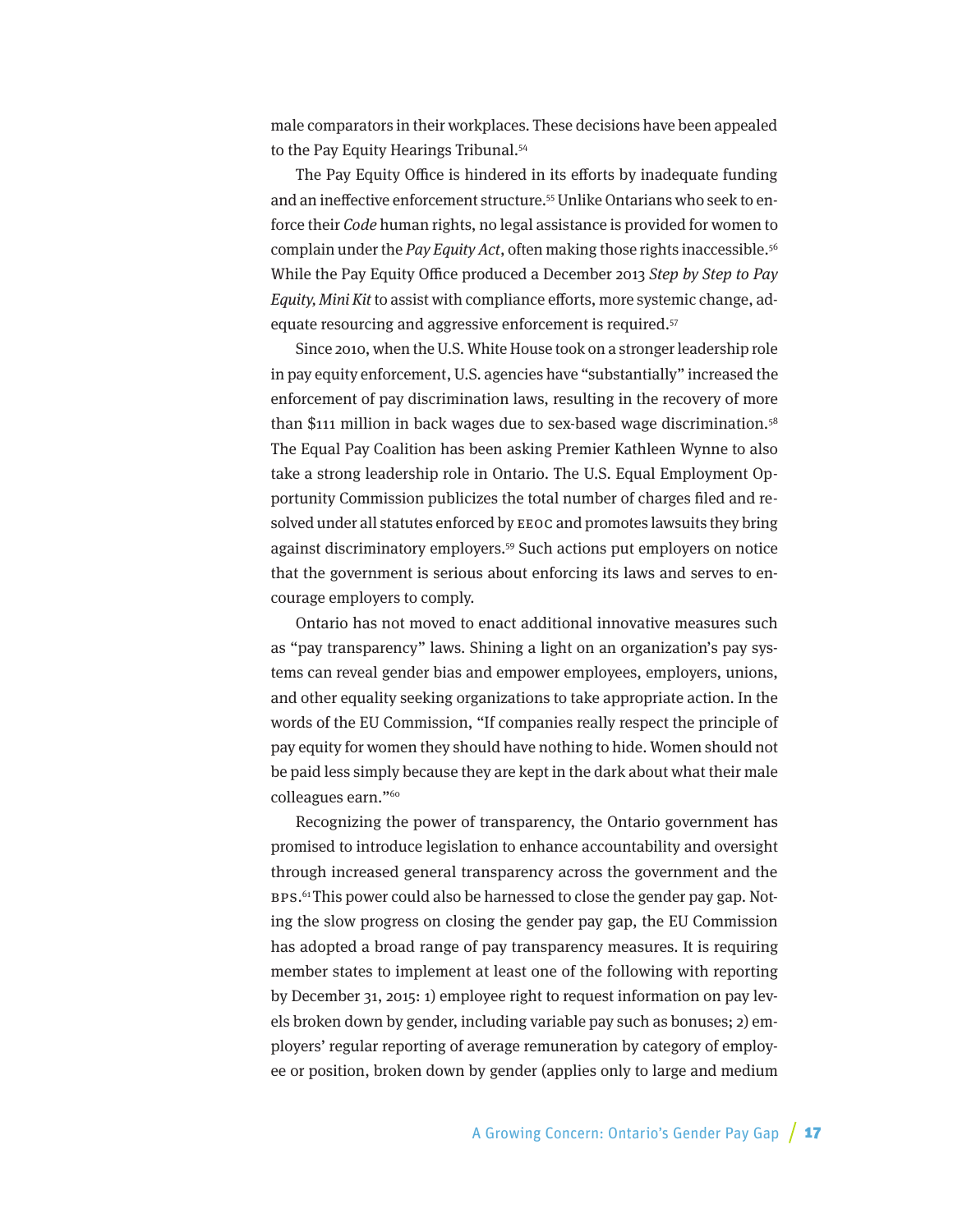companies); 3) conducting pay audits in large companies and making them available to workers' representatives and social partners on request.<sup>62</sup>

For example, Austria's National Action Plan for Gender Equality in the Labour Market requires businesses to publish equal pay and employee income reports every two years.<sup>63</sup> The U.S. White House advocates for the passage of the Paycheck Fairness Act which, although twice blocked by the Republicans, would protect employees who share their own salary information from employer retaliation.<sup>64</sup>

### **Step #5 Implement Employment Equity Law and Policies**

Despite ongoing requests by organizations such as the Colour of Poverty organization and the Equal Pay Coalition,<sup>65</sup> there has been no action to bring back Ontario's specialized 1993 Employment Equity Act. This law was repealed in 1995 by the Progressive Conservative government. While employment equity obligations do also flow from current Human Rights Code provisions,<sup>66</sup> making real sustained progress requires employers to have specific proactive legal obligations to remove barriers and implement targets and timetables. This will help to get more women and vulnerable groups working at all jobs levels in a business.

While the government has implemented a voluntary form of limited employment equity for its own public service with its OPS Inclusion lens, which is making slow progress, it has failed to make such obligations binding on itself and it has not provided leadership by legally requiring employers—including itself—to take employment equity actions.

The Ontario Public Service Diversity Office implemented the OPS Inclusion Lens in 2011 to identify potential or existing employment barriers within OPS policies, programs and services. Relying on disaggregated demographic data, the lens addresses 17 dimensions of diversity, including race, age, gender and disability.<sup>67</sup> The lens is required to be embedded into major processes, such as cabinet submissions and results-based planning. The same requirement is necessary for embedding a "closing the gender pay gap" lens in government decision-making.<sup>68</sup> A previous government requirement for cabinet submissions to include a gender impact was eliminated in the 1990s.

While gender is included in the OPS Inclusion Lens, it does not appear to be a primary focus. Likely because of the AODA, 25 in 2012, the OPS created a multi-year accessibility plan as part of its AODA compliance.<sup>69</sup> It needs similar planning for the OPS pay gap. According to the Ontario Public Ser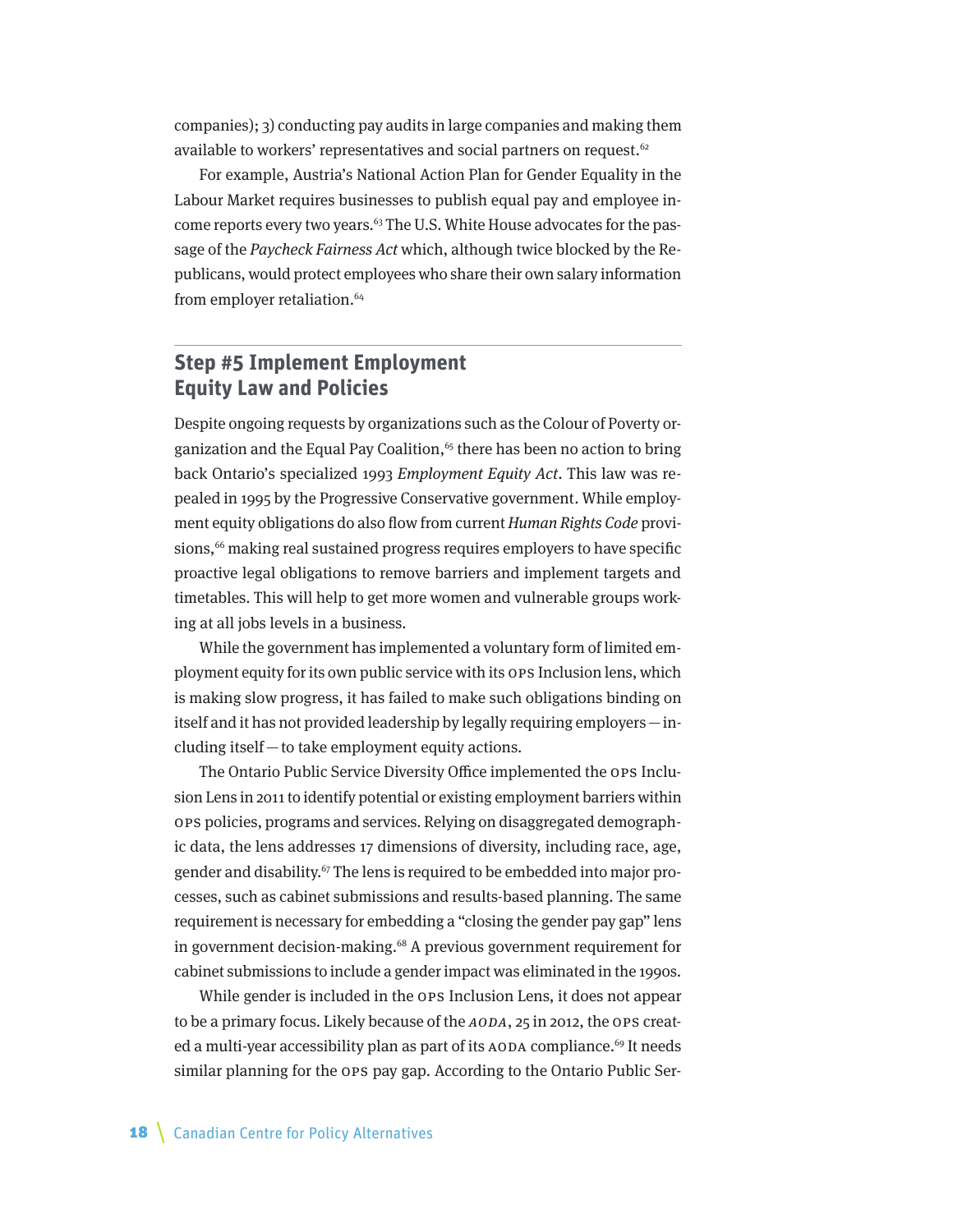vice Employees' Union (OPSEU), which represents the majority of the female-dominated OPS, the government has not maintained pay equity. Despite massive changes in the way government work is organized and paid since the original January 1990 pay equity plan —and despite repeated OPSEU efforts—the OPS compensation system has not been regularly monitored for gender bias. OPSEU has filed a complaint with the Pay Hearings Tribunal to enforce their members' pay equity rights.<sup>70</sup> That proceeding has not been resolved.

One form of employment equity policy that the government did start to move on is the "comply and explain" approach. In a study of 353 companies, those with the highest representation of women in top management experienced a 35% higher return on equity and a 34% higher total return to shareholders.<sup>71</sup> After a 2012 review and public consultation at the request of the Ontario government, the Ontario Securities Commission issued proposed amendments to its corporate governance disclosure requirements, which require companies to provide annual disclosure on amongst other gender diversity matters, numbers and targets for representation of women on the board and in executive officer positions.72

Here's another model: In May 2013, U.S. President Obama directed the U.S. Office of Personnel Management to submit a government-wide strategy to address the gender pay gap in the federal workforce, with each agency required to review pay and promotion policies to support the strategy.73

#### **Step #6 Promote Access to Collective Bargaining**

While union protection makes life better for everyone, it is especially helpful as an equality promoting tool for closing the gender pay gap. The unionized wage premium in Ontario is  $28.2\%$ , or \$6.43 per hour.<sup>74</sup>

Apart from increasing women's wages, union protection often leads to greater access to full time positions and/or more secure and greater parttime hours. As well, it means women have someone to negotiate with their employer to secure their pay equity rights.

There was no move last year to amend Ontario's labour laws to provide greater access for predominantly female workers to collective bargaining. While certification data under the *Labour Relations Act* are not kept by gender, a comparison of the 2013 certified bargaining units compared to 2012 shows that workplace certifications estimated to be predominantly female appear to have dropped from 118 in 2012 to 91 in 2013. The vast majority of certifications in both 2012 and 2013 were for predominantly male workplaces.75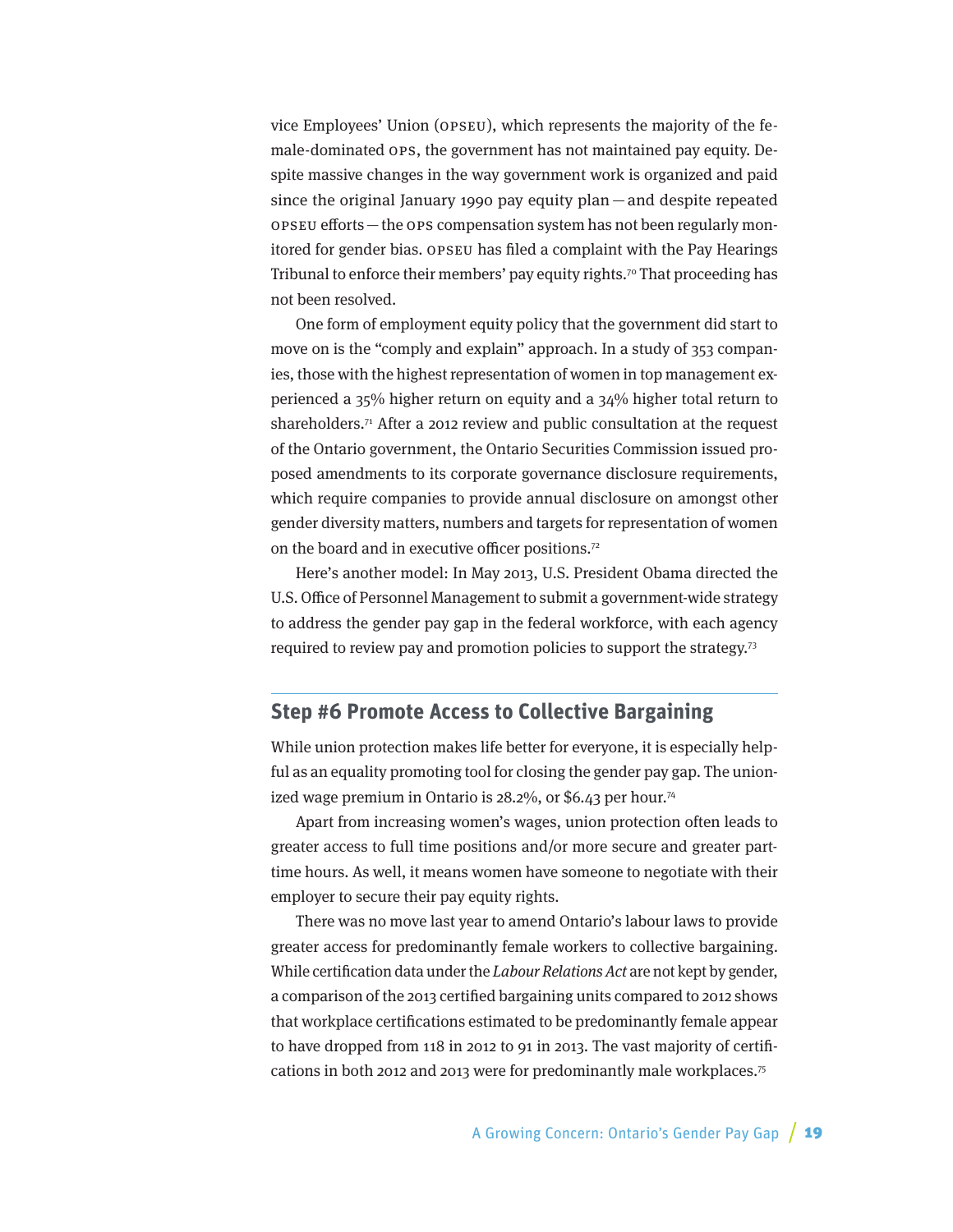The public sector's higher unionization rate (70%, compared to 15% in the private sector), $\tau$ <sup>6</sup> its greater pay equity enforcement, and transparent pay have contributed to a smaller gender pay gap in the public sector.<sup>77</sup> Yet the increasing privatization of public sector work has the effect of widening the pay gap as those workers often lose their union protections and higher pay. Ontario's New Democratic Party has introduced a private members' bill, Bill 129, to amend the Ontario's Labour Relations Act to provide greater access and protections. The Bill requires successor rights in the predominantly female "contract sector", which includes personal support services, food services, cleaning, security and home care; employee reinstatement where fired or hours cut during organizing campaign; off site and online certification voting; employee bill of rights poster in workplaces; protection against unjust firing prior to the first collective agreement; and re-employment after strikes.<sup>78</sup>

In contrast to that approach, Ontario's Progressive Conservative Party has repeatedly called for the restriction of union collective bargaining rights, an across-the-board public sector wage freeze and changes to public tendering rules to open it up further to the private sector.79 Over the last year, the Ontario government has criticized the Conservatives' approach and called for "a respectful partnership with labour leaders by building a sustainable process for wage negotiation through collective bargaining."<sup>80</sup> It also repealed Bill 115, a law which had been strongly criticized by female-dominated school board employees for its impairment of their collective bargaining rights. In the Fall of 2013, the government introduced the School Boards Collective *Bargaining Act* (Bill 122) to facilitate bargaining in the school board sector.<sup>81</sup>

Yet during the same year, the Ontario Government argued it does not have to "negotiate" with the almost exclusively female-dominated Association of Ontario Midwives while maintaining that it must negotiate with the male-dominated Ontario Medical Association. Restrictive provisions in the Labour Relations Act and an uncooperative employer, prevent female predominant lawyers in Ontario's Legal Aid system from gaining collective bargaining rights leading to a province-wide campaign.<sup>82</sup>

The government did take action to provide stronger employment protections for vulnerable workers with the introduction of Bill 146, Stronger Workplaces for a Stronger Economy Act, 2014, which is now at second reading.83 Drawing from the Ontario Law Reform Commission's 2013 report, Vulnerable Workers and Precarious Work, 84 Bill 146 protections include: removing the cap on unpaid wages that can be recovered under the Employment Standards Act and making temporary employment agencies liable for employment standards violations.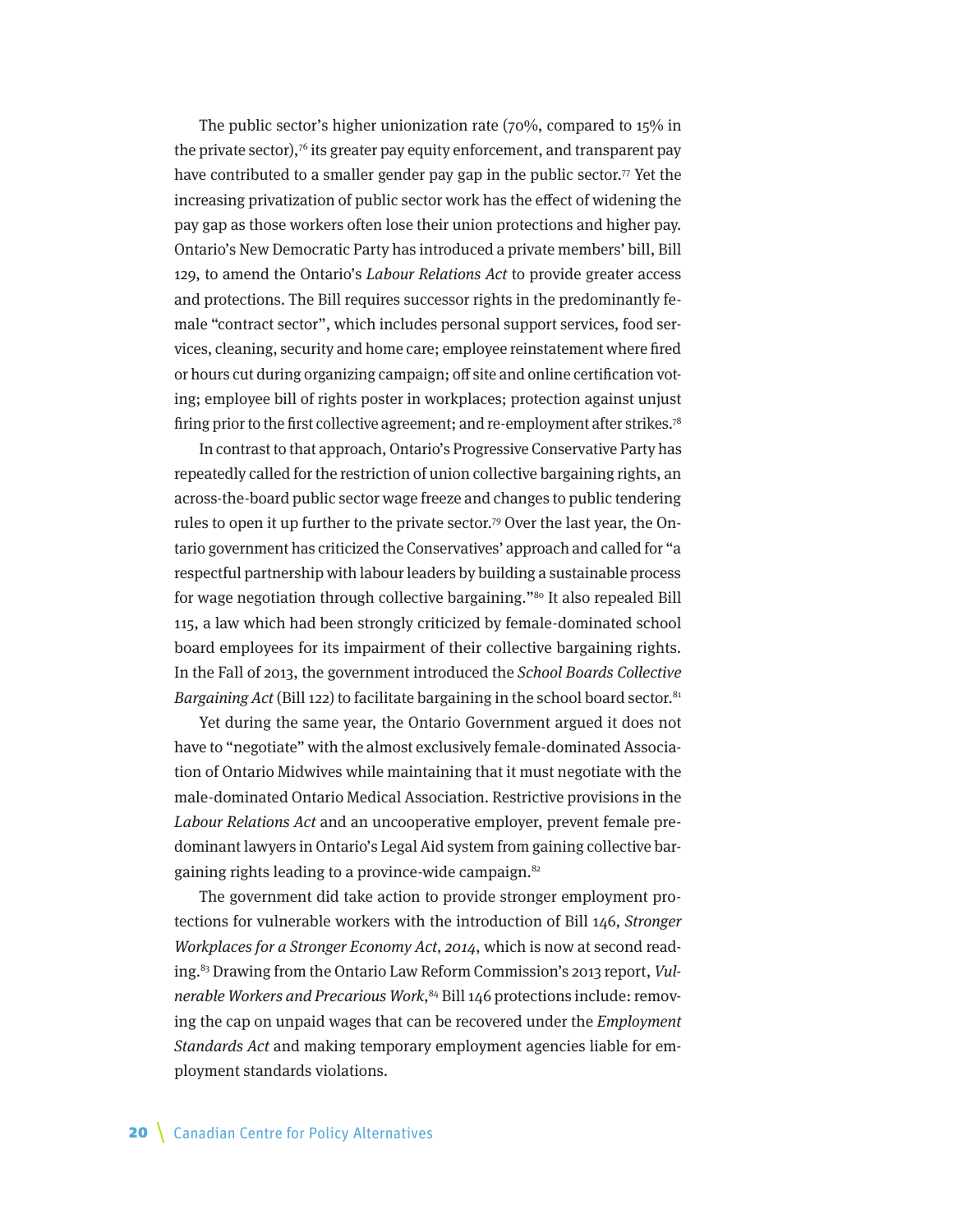#### **Step #7 Increase the Minimum Wage**

Some progress was made in Ontario on increasing the minimum wage effective June 1, 2014 from \$10.25 to \$11.00 per hour. The government has promised to introduce legislation to tie future minimum wage increases to the Consumer Price Index.<sup>85</sup> The province's new Bill 146, providing stronger protections for vulnerable workers to collect unpaid wages, will also make it easier for such employees to enforce their minimum wage entitlements. With women more likely to be in minimum wage jobs than men  $-$  and minimum wage jobs more than doubling in the past 10 years—this move is an important step toward closing the gap. A fair minimum wage acts as a "pay equity downpayment" and also helps to eradicate poverty.<sup>86</sup>

Yet, the base pay of \$11.00 per hour is still poverty level wages. Equality seeking groups lobbied for the minimum wage to be set at \$14, which is 10% above the poverty line, and then indexed to the CPI. 87 From 2010–13, Ontario's minimum wage remained frozen at \$10.25/hour, which kept minimum wage workers below the poverty line by 19%.<sup>88</sup> The Ontario minimum wage increase followed a government-commissioned report by the Minimum Wage Advisory Panel which confirmed that vulnerable workers (eg, racialized and immigrant workers) are over-represented as minimum wage workers and 70% of minimum wage workers work part-time.<sup>89</sup>

Even \$14 per hour is less than the "living wage" in Ontario. The 2012 CCPA report, A Living Wage as a Human Right, documents how discrimination affects the ability of many workers to earn a living wage.<sup>90</sup> Living wage is defined as the wage level "for a family with two children, and two parents employed full-time and year-round, to meet a basic standard of living."91 A 2008 report by Hugh Mackenzie and Jim Stanford estimated the living wage for two working parents raising two young children living in Toronto at \$16.60.92 Equality seeking groups are continuing to lobby for the \$14 minimum wage rate.

#### **Step #8 Provide Affordable and Accessible Child Care**

Some limited progress was made on this step with the government's introduction of the Child Care Modernization Act in December 2013<sup>93</sup> and the modest increase in the Ontario Child Benefit, effective July, 2013. The government's full-day kindergarten phase-in over a five-year period now reaches approximately 122,000 children, or nearly half of Ontario's four- and fiveyear-olds.94 However, with only about 20 per cent of children under age five having access to regulated child care in Ontario, much remains to be done.<sup>95</sup>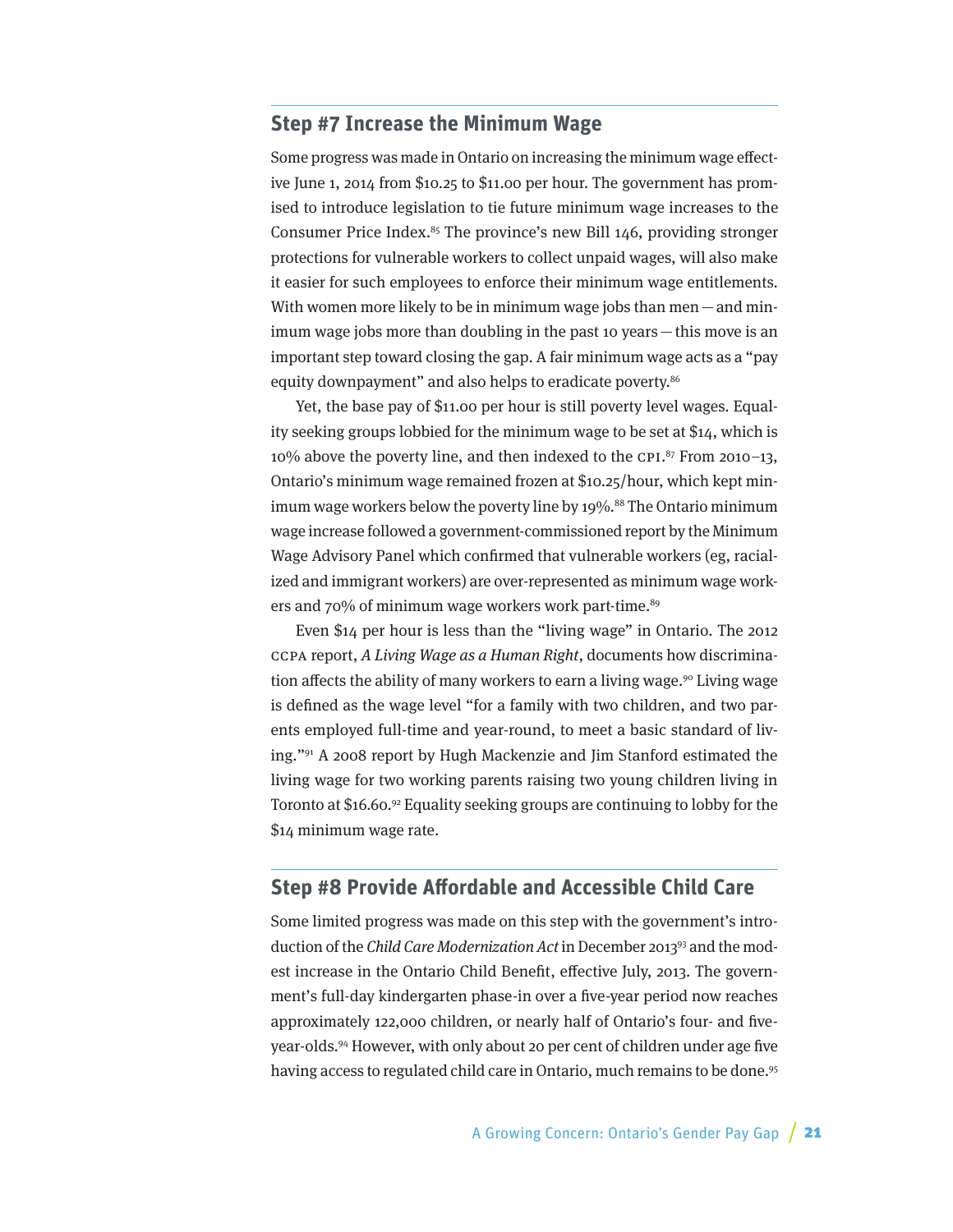Ontario women with children are limited in gaining access to jobs and bringing home higher annual earnings because they continue to disproportionately shoulder family responsibilities.<sup>96</sup> At the same time, a TD report clearly makes the link between accessible and affordable child care, increasing workforce participation and economic recovery.97

The proposed Child Care Modernization Act provides an important new framework for child care in Ontario. The government states it will substantially increase spaces for children across the province by, in part, increasing the number of children who can be cared for per staff member and ensuring school boards offer before and after-school programs for six to 12-year-olds where sufficient demand. The government estimates that its proposed new Regulations to the Day Nurseries Act (which increase the number of children to be cared for by staff) will "potentially reduce what parents/families pay in child care fees, and subsidy costs for children up to age 6 years, by approximately \$3,500."98 However critics argue that any such reduction would come at the cost of quality of care as the proposed Regulations are not in line with expert recommendations for staff-child ratios<sup>99</sup> and that child care fees are still unaffordable. Based on Ontario's 2012 survey of child care operators, the current median fees for preschool entry child care programs per day are: infant  $-$  \$50.00; toddler  $-$  \$42.30; and preschool –  $$38.00$ <sup>100</sup> This is in sharp contrast to the Quebec model, where child care centres with trained staff provide care and early learning at the subsidized rate of  $$7$  per day.<sup>101</sup>

Although behind the schedule called for by child care advocates, the Ontario Child Benefit was increased by \$100 to \$1,210 per year for each child beginning July 2013.102 The benefit reaches about one million children in lowand middle-income families each month. The government has promised to increase it to \$1,310 in July 2014.103 The government's 2013 budget also announced an additional \$39 million in 2015–16 to support the child care system, in addition to new funding announced previously up to 2015.<sup>104</sup>

While this increased funding will lead to some more access, it still falls far short of the investment required. The Ontario Coalition for Better Child Care calls for a \$300 million public investment to reduce parent fees and raise wages to retain qualified staff."105 The Toronto Dominion Report documented that Ontario is significantly behind other countries in child care investments.106 Studies have concluded that every dollar invested in child care increases the economy's output (GDP) by \$2.30, which has a larger impact on the Canadian economy than a dollar used to support most other major economic sectors, most government programs, and the short-term impact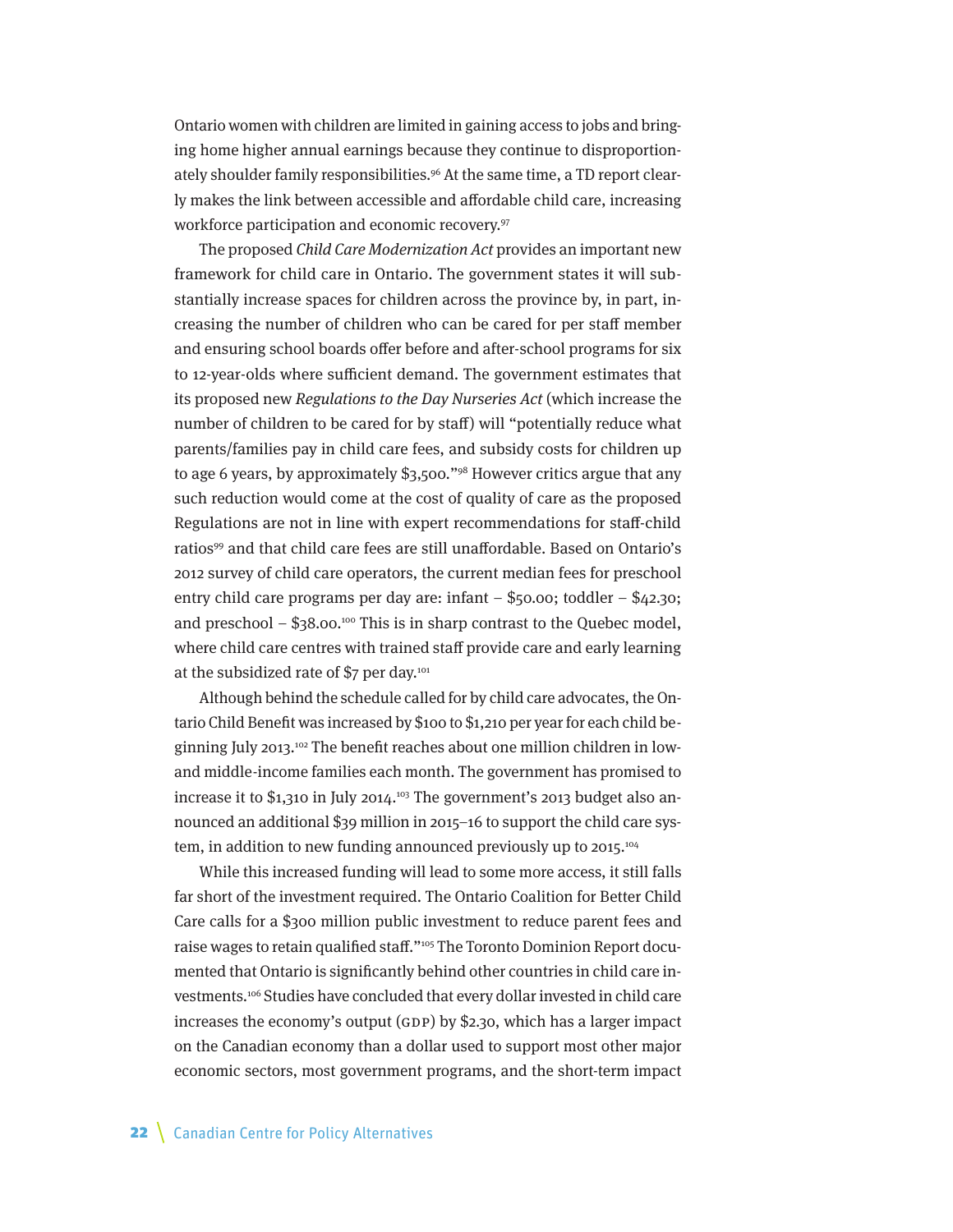from taxes via stimulus effects.<sup>107</sup> Currently, Ontario child care funding is provided by municipal, provincial, and federal governments as well as parent fees.108 As funding is provided to local government authorities, this is another reason for including such authorities in the process of developing plans to close the pay gap.109

### **Step #9 Mainstream Equity Compliance into Government Laws and Policies**

No evident steps have been taken by the Ontario government to focus policy makers on including a "closing the gender pay gap" impact analysis in their decision-making. The Ontario Women's Directorate has only recently started to give some focus to women's economic issues since its primary focus over the last 10 years has been on violence against women. While that is one of the key equality issues facing Ontario women, even that issue cannot be removed from the focus on women's economic issues, especially since many women remain trapped in domestic violence with no ability to leave due to financial constraints. Closing the pay gap gives women more choices to be free of such violence.

In 2013, the Ontario government has communicated to some public sector community services agencies that it is "ending pay equity funding" as part of its effort to take sustainable measures to "manage with available resources" given the current economic climate.110 The provincial government, over the years, has eliminated designated pay equity funding for achieving pay equity in various parts of the public sector, funding which was the hallmark of its early years of pay equity enforcement. There is also no designated public funding system for adjustments to maintain pay equity in the public sector. Women in BPS agencies increasingly are working at discriminatory pay because their agencies are being denied sufficient government funding to ensure public services are provided free of gender discrimination.

Child care funding is another example of this problem. While there is still some designated pay equity funding in this area, it is inadequate and does not allow for maintaining equitable wages.<sup>111</sup> The Ontario government is the majority funder in the child care system and, until 2012, it provided various wage funding grants to child care centres. The child care funding formula implemented in 2013 took several existing child care wage grants and collapsed those grants into a new funding stream of core funding which could be used by municipalities for any purpose.<sup>112</sup>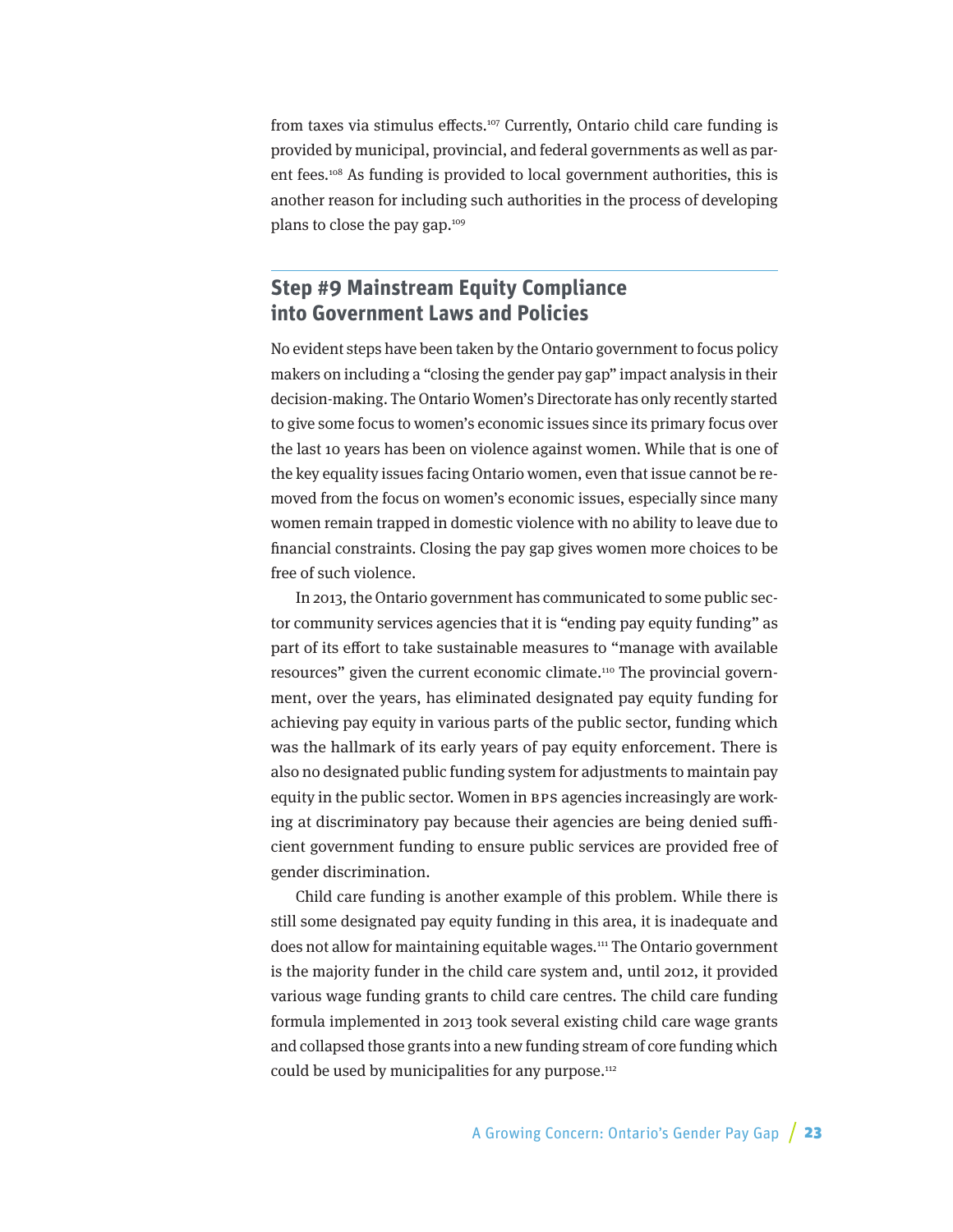For the first time in more than 20 years, there is no Ontario program with the goal of increasing the inequitable wages of child care staff. In 2013, the Ministry's own wage survey showed that the majority of early childhood educators and child care staff make inadequate wages for the skill of the work. For example, Registered Early Childhood Educator wages range from \$15.67 to \$19.19 per hour. Without adequate wage funding, child care centres must choose between providing accessible child care at reasonable fees and providing equitable pay. At the same time, the Ontario government negotiated to give the male-dominated Ontario Provincial Police constable with three years on the job an annual base salary before overtime of \$90,621 which is about  $$51.00$  per hour.<sup>113</sup>

When establishing full-day kindergarten programs, the Government funded school boards to ensure that early childhood educators working for school boards were specifically funded for their collective agreement wages, which included their pay equity adjustments. A similar policy should apply to funding of child care centre staff.

Another example of inadequate funding by government is for home care workers who went out on strike in 2013 due to their "poverty level wages of \$15 per hour," which is less than 30% of what an OPP constable makes. SEIU Local 1's Justice 4PSWs campaign calls for increased government funding to sustain equitable wages for the highly female-predominant personal support workers in the home care sector $114$  who provide important care services to Ontario's vulnerable populations.

The Ontario government is calling for an Ontario Pension Plan to supplement the federal CPP,<sup>115</sup> which is credited with substantially reducing poverty among seniors, especially women.116 Such a move should be considered part of the province's plan to close the gender pay gap as Ontario women who have faced years of pay discrimination need additional public pension protection.

Implementing mainstreaming in the Ontario government would require government policy makers to assess, as stated in the Equal Pay Coalition's 2008 Framework for Action, whether government policies including funding have no impact or contribute to closing or widening the gap.117 There are numerous models to follow for such gender mainstreaming. Canada's 1995 Federal Plan for Gender Equality provides guidance.<sup>118</sup> The European Commission's A Guide to Gender Impact Assessment gives practical advice to European decision-makers.119 All of these guides flow from the UN Convention on the Elimination of Discrimination Against Women (CEDAW) and the 1995 Beijing Declaration and Platform for Action and Beijing +15 Outcome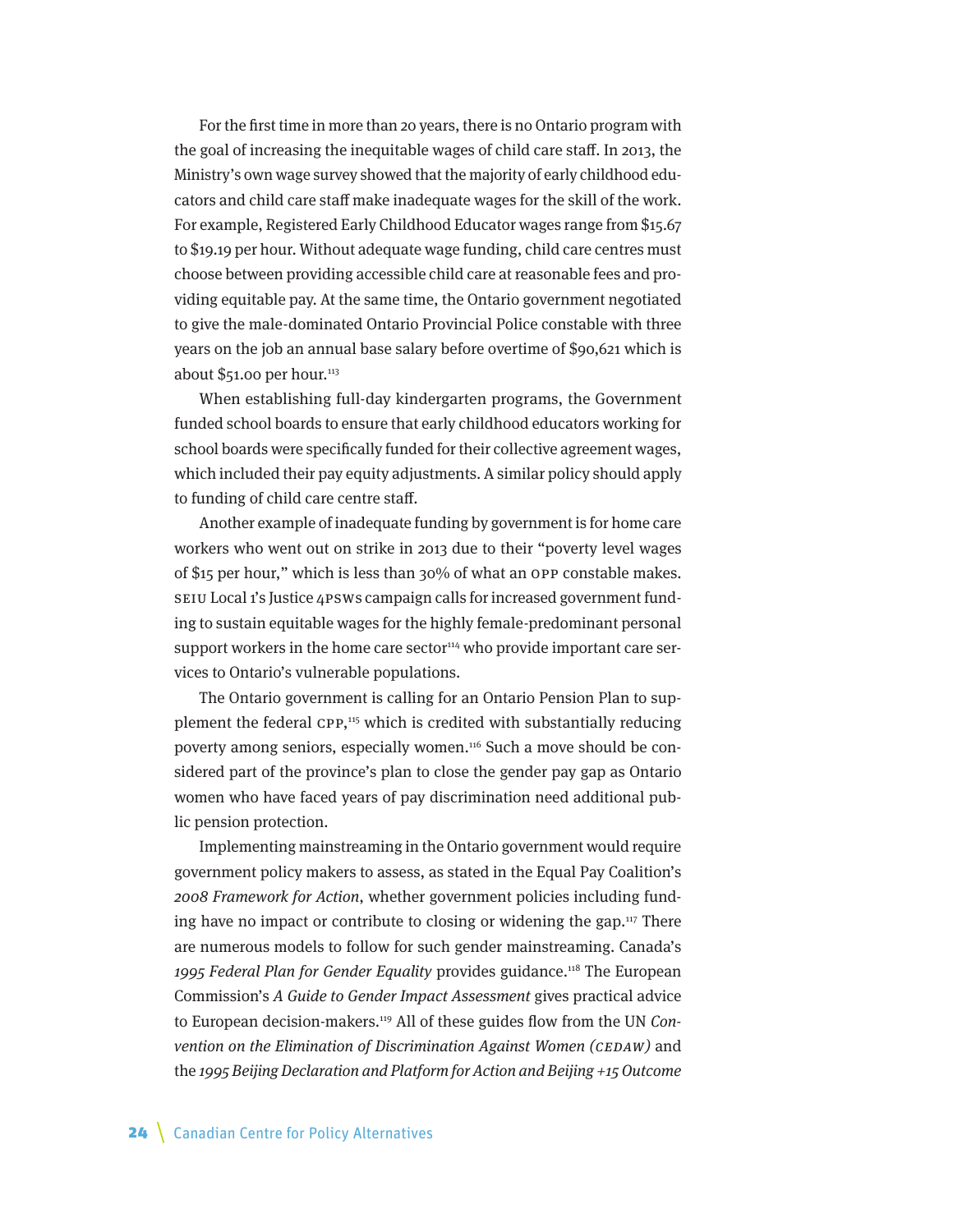documents, which require governments to implement this human rightsbased approach to public policy.

#### **Step #10 Mainstream Equity Compliance into Workplaces and Businesses**

It is difficult to assess what Ontario's workplaces are doing to mainstream pay equity compliance because there is no process for requiring any public accountability of those measures. Even Pay Equity Act plans do not need to be made public.

There are many models for requiring such accountability, particularly in the EU and Australia. The European Commission has developed a number of initiatives to mainstream pay equity compliance into workplaces and businesses, including a comprehensive Manual for Gender Mainstreaming Employment; 120 exchanges of best practices; financing of member states' pay equity initiatives and projects to raise awareness among employers about the business case for gender equality and equal pay.<sup>121</sup>

The Swedish 2009 Discrimination Act requires employers (of 25 or more employees) to proactively survey their business every three years in order to detect and remedy gender-based gaps in pay, terms of employment, and to create an equal pay action plan.<sup>122</sup> Portugal's  $4<sup>th</sup>$  Plan for Equality includes equality plans within enterprises.<sup>123</sup> Belgium requires employers to outline how differences in labour costs between women and men should be included in companies' annual audits, which are made publicly available, and that companies with more than 50 employees should compare their wage structure for men and women every two years. Where the analysis reveals that women earn less than men, employers are obliged to create an action plan to close the earnings gap.124

Under Australia's Workplace Gender Equality Act 2012, employers with 100 or more employees must annually report to the Workplace Gender Equality Agency on remuneration data broken down by gender, as well as answer a questionnaire that includes: "the existence of a formal policy or formal strategy on remuneration; the inclusion and nature of gender pay equity objectives in formal remuneration policies or strategies; an analysis of a gender pay gap at the organizational level; any action plan to address an organizational gender pay gap."125 As well, there is a requirement to embed gender equality targets in an organization's key performance indicators.126 Australia's WGEA helps employers by providing a payroll analysis tool and a gender target-setting tool to help uncover gender pay gaps and set targets for improvement.<sup>127</sup>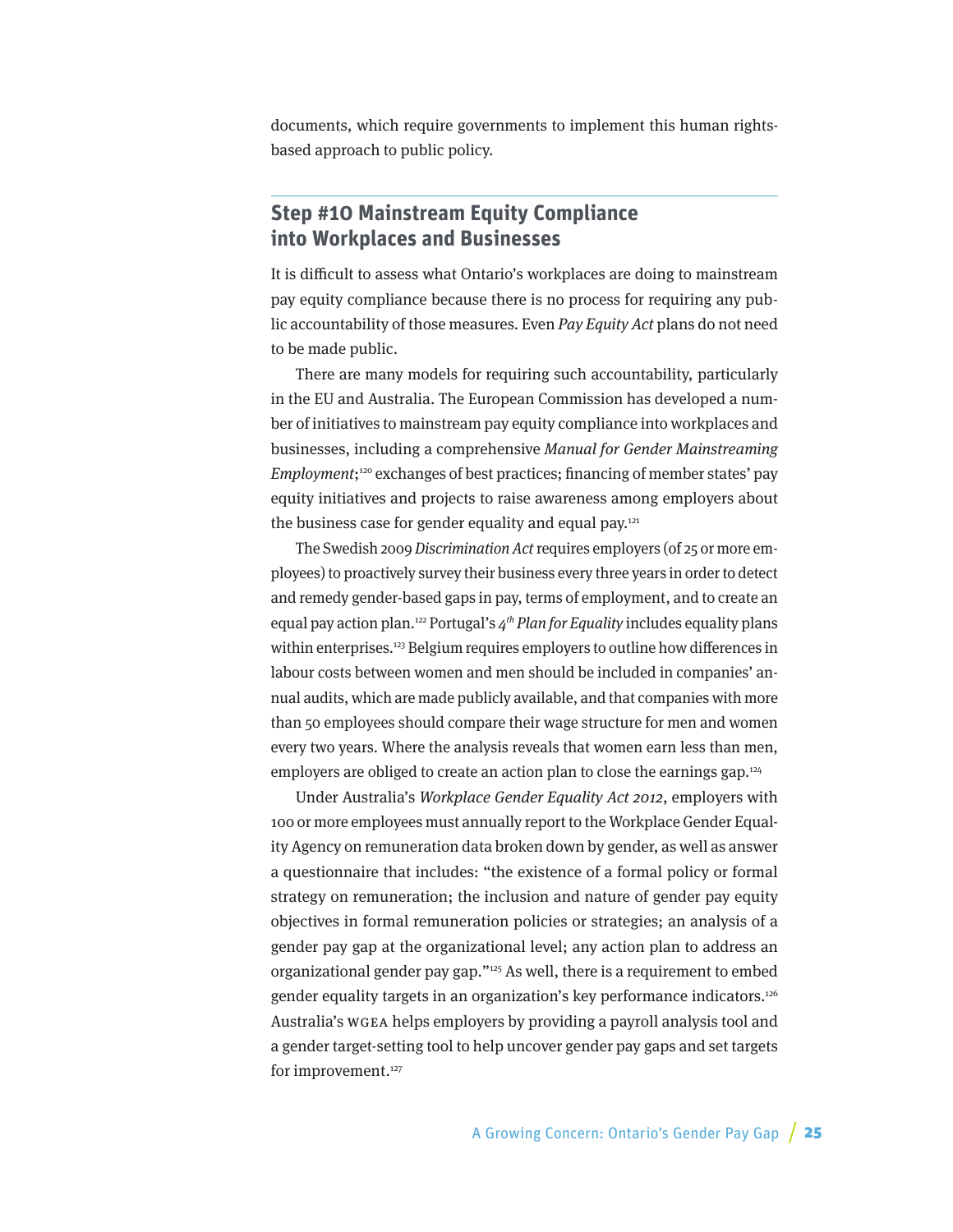Another important pay equality tool for an organization is agreeing to adopt and implement the UN Women and UN Global Compact's Women's Empowerment Principles.128 Principle 2 includes the payment of equal remuneration for work of equal value, workplace policies free of gender discrimination, and flexible work options for those with family responsibilities.

In 2012, London, Ontario was the first Canadian municipality to adopt these principles at the urging of the Business and Professional Women's Clubs of Ontario.129

As well, some jurisdictions use an award system to encourage employer compliance. In November 2013, the Australia's WGEA announced a new program that recognizes the best employers for gender equality.<sup>131</sup> Such programs encourage employers to mainstream gender equality as a means to differentiate their brand in a competitive marketplace.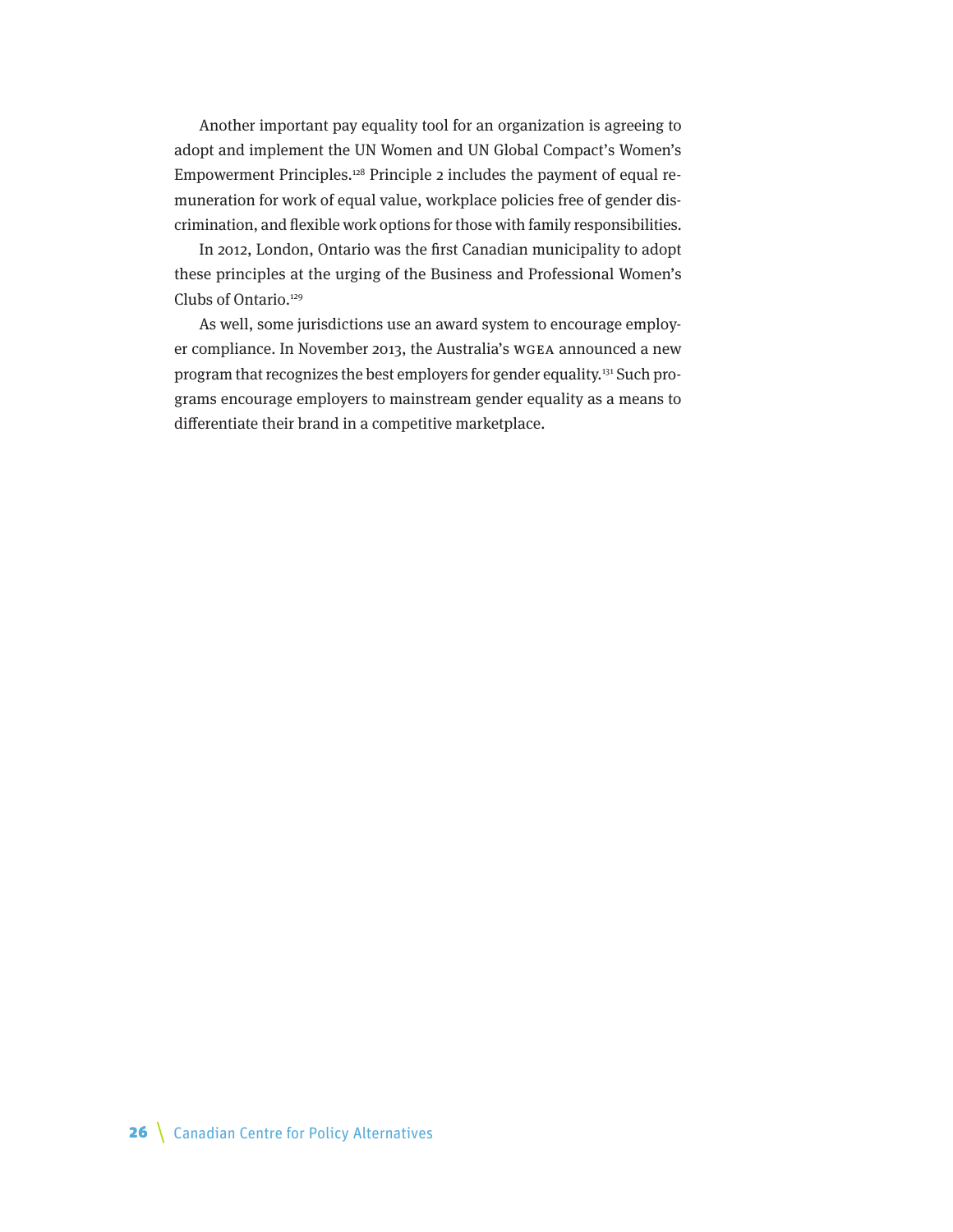## Conclusion

This report shows that much needs to done if Ontario is to reverse the past year's increase in the gender pay gap and show real progress on making the province's growing gender gap history. A dramatic change in thinking and action is required with government, business and civil society leaders working together to reach the goal of an Ontario economy where men and women are equal. As this report demonstrates, there are plenty of existing models to emulate—but progress requires political will, effective planning and enforcement moving forward.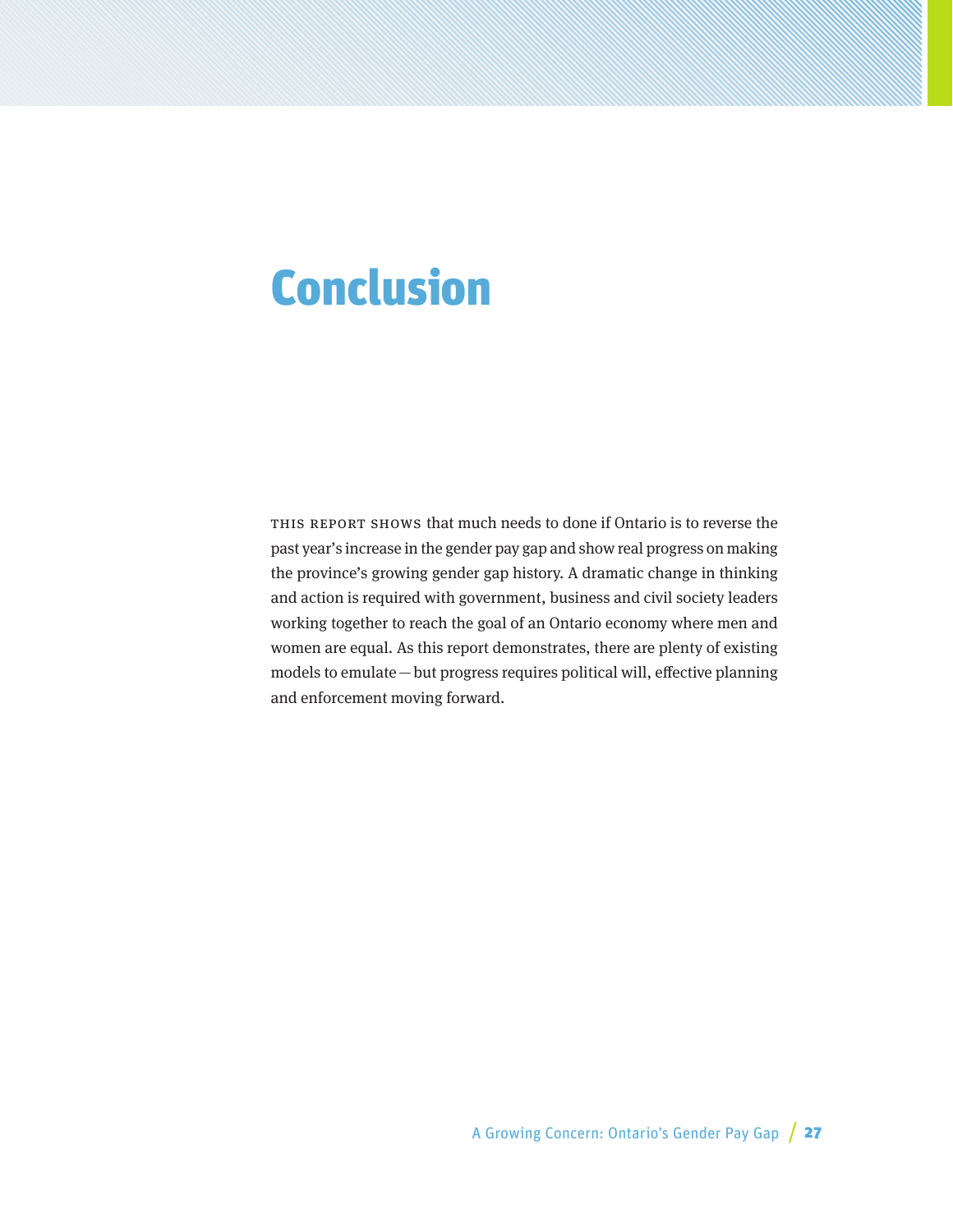## Notes

**1** Mary Cornish, "10 Ways to Close Ontario's Gender Pay Gap", Canadian Centre for Policy Alternatives, April, 2013.

**2** Statistics Canada. "Table 202-0102 - Average female and male earnings, and female-to-male earnings ratio, by work activity, 2011 constant dollars, annual." CANSIM (database). (accessed: 2014-03-27) Sorted by Ontario, all earners, average earnings, sex, female-to-male average earnings ratio, and 2002–2011.

**3** Statistics Canada, "Table 282-0073 - Labour force survey estimates (LFS), wages of employees by job permanence, union coverage, sex and age group, unadjusted for seasonality, monthly (current dollars unless otherwise noted)," CANSIM (database). (accessed: 2014-03-24).

**4** For a discussion of the use of the hourly wage comparison, see Marie Drolet, "Why has the gender wage gap narrowed?", http://www.statcan.gc.ca/pub/75-001-x/2011001/pdf/11394-eng.pdf.

**5** Statistics Canada. "Table 282-0002 - Labour force survey estimates (LFS)", by sex and detailed age group, annual (persons unless otherwise noted), CANSIM (database). (accessed: 2014-03-24). Sorted by Ontario, employment rate, annual data 2013, sex, and age 15 and up.

**6** Statistics Canada. "Table 282-0008 - Labour force survey estimates (LFS), by North American Industry Classification System (NAICS), sex and age group, annual (persons unless otherwise noted)", CANSIM (database). (accessed: 2014-03-27).

**7** Statistics Canada, "Table 202-0106 - Earnings of individuals, by selected characteristics and National Occupational Classification (NOC-S), 2011 constant dollars, annual", CANSIM (database). (accessed: 2014-03-27).

**8** Kaylie Tiessen, Seismic Shift, Ontario's Changing Labour Market", Canadian Centre for Policy Alternatives, March, 2014,.p.19.

**9** Statistics Canada. "Table 282-0002", supra.

**10** Statistics Canada. "Table 282-0032 - Labour force survey estimates (LFS), multiple jobholders by North American Industry Classification System (NAICS), sex and age group, unadjusted for seasonality, monthly (persons)", CANSIM (database). (accessed: 2014-03-24). Sorted by Ontario, total employed multiple jobholders all industries, most recent available data, sex, and age 15 and up.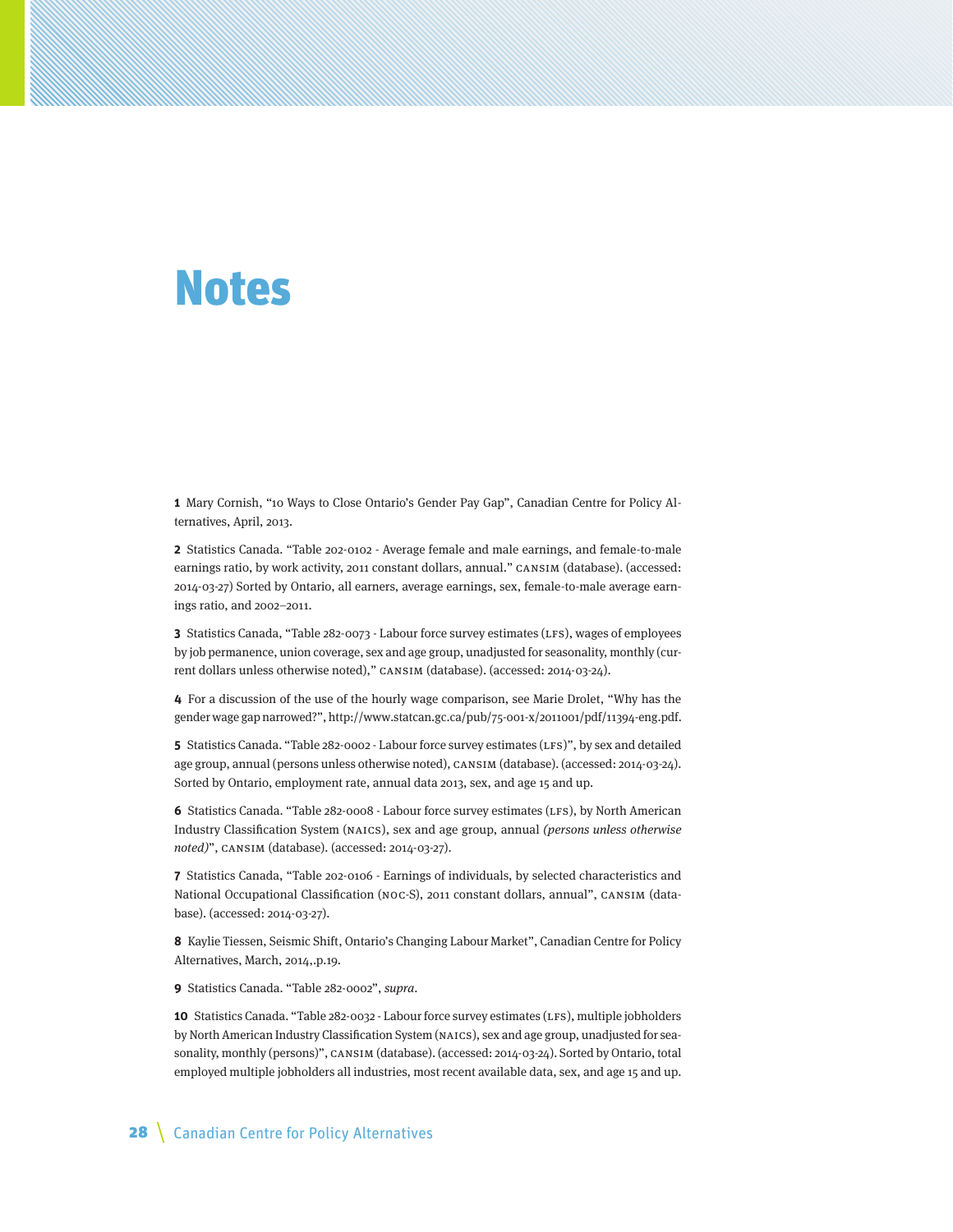**11** Statistics Canada. "Table 282-0014 - Labour force survey estimates (LFS), part-time employment by reason for part-time work, sex and age group, annual (persons)", CANSIM (database). (accessed: 2014-03-26). Sorted by Ontario (or Canada), and sex.

**12** Kaylie Tiessen, Seismic Shift, supra and Ontario's Gender Gap, Women and Jobs Post-Recession, Canadian Centre for Policy Alternatives, March, 2014, p. 12–13.

**13** See 2014 Minimum Wage Advisory Panel Report and Recommendations to the Minister at http://www.labour.gov.on.ca/english/es/pdf/mwap\_report.pdf.

**14** Statistics Canada. "Table 202-0803 - Persons in low income families, by age and sex of major income earner, annual," CANSIM (database). (accessed: 2014-03-26).

**15** Statistics Canada. "Table 282-0003 - Labour force survey estimates (LFS), by educational attainment, sex and age group, unadjusted for seasonality, annual (persons unless otherwise noted)," CANSIM (database). (accessed: 2014-03-27) Sorted by population, sex, annual, Ontario, 25 years or over, and 2013.

**16** Statistics Canada, Table, 282-0211: Labour Force Survey Estimates, (LFS) by family type, and family age composition, annual,.CANSIM (database).

**17** Statistics Canada, Table 282-0002, supra.

**18** Statistics Canada, "Table 202-0407 - Income of individuals, by sex, age group and income source, 2011 constant dollars, annual," CANSIM (database). (accessed: 2014-03-26). Sorted by all age groups, 35–44, sex, Ontario, total income, and average income of recipients.

**19** Kate McInturff, "Ontario's Gender Pay Gap: Women and Jobs Post-Recession", Canadian Centre for Policy Alternatives, March, 2014, p. 5.

**20** Statistics Canada, Table, 282-0211, supra.

**21** Ontario's Gender Gap, Women and Jobs Post-Recession, supra. p. 15., National Household Survey 2011, Ottawa: Statistics Canada.

**22** Statistics Canada, Canadian Community Health Survey, 2009.

**23** "Global Wage Report, 2012/13, Wages and Equitable Growth", p.4–7, International Labour Organization.

**24** "Ontario Gender Gap: Women and Jobs Post-Recession, supra.

**25** Service Employees International Union, Local 1 and Ontario Nurses Association v. Participating Nursing Homes, Pay Equity Hearings Tribunal File No. File Nos. 1507-11-PE, 3696-10-PE, Response by Ministry of Attorney General, dated January 25, 2013, May 15, 2013, and summary of AG expert report by Michael Baker dated June 21, 2013 and February 9, 2014 Conclusions of Dr. Baker.

**26** Association of Ontario Midwives v. Her Majesty the Queen in Right of Ontario as represented by the Minister of Health and Long Term Care, HRTO File No. 2013-1149-1.

**27** European Commission, Tackling the Gender Pay Gap in the European Union, (2013), 9.

**28** The White House, National Equal Pay Task Force, "Fifty Years After the Equal Pay Act", (2013).

**29** The White House, Your Right to Equal Pay, http://www.whitehouse.gov/equal-pay/career.

**30** The White House, National Equal Pay Task Force, Fifty Years After the Equal Pay Act, (2013).

**31** United States Department of Labour, "Equal Pay App Challenge: Final Results & Prize Winners" http://www.dol.gov/equalpay/apps-winners.htm.

**32** Government of Australia, Workplace Gender Equality Agency, https://www.wgea.gov.au/ learn/addressing-pay-equity-0.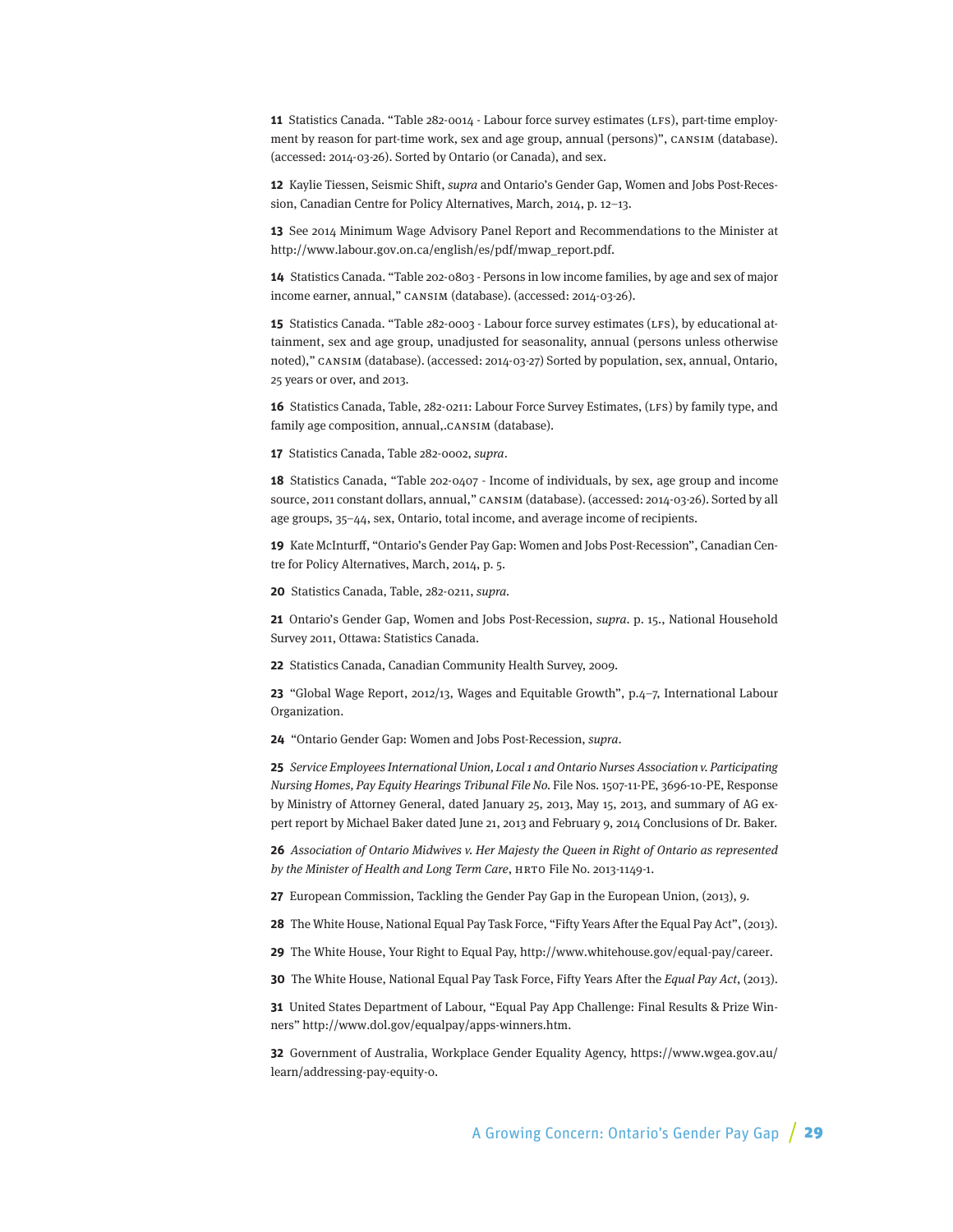**33** "Equal Pay Day: Gender Pay Gap stagnates at 16.4% across Europe", http:// Europa.eu/rapid/press-release IP-14-190 en.htm.

**34** International Equal Pay Day Platform, http://equal-pay-day.com/.

**35** Pay Equity Office, Training, http://www.payequity.gov.on.ca/en/training/index.php.

**36** "Breaking the Cycle, Ontario's Poverty Reduction Strategy" http://www.children.gov.on.ca/ htdocs/English/breakingthecycle/index.aspx.

**37** https://www.e-laws.gov.on.ca/html/statutes/english/elaws\_statutes\_05a11\_e.htm.

**38** "Breaking the Cycle: The Fifth Progress Report, Ontario Poverty Reduction Strategy, supra, p.67.

**39** Sarah Blackstock and Greg deGroot-Maggetti, "Poverty Reduction Key to fairer more prosperous Ontario, Op Ed, Toronto Star, December 4, 2013, http://25in5.ca; Ontario's Poverty Reduction Strategy 2013 Annual Report, p. 65.

**40** See ""Our Campaign for Strong, Effective Implementation of the AODA", http://www. aodaalliance.org/strong-effective-aoda/default.asp.

**41** Accessibility for Ontarians with Disabilities Act, 2005, http://www.elaws.gov.on.ca/html/ statutes/english/elaws\_statutes\_05a11\_e.htm.

**42** https://www.appacats.mcss.gov.on.ca/eadvisor/start.action.

**43** Government of Ontario, Ontario Diversity Office, "Ontario Public Service Multi-Year Accessibility Plan: 2012 Annual Status Report", 15.

**44** "Breaking the Cycle: The Fifth Progress Report, Ontario Poverty Reduction Strategy, supra, pp.66–67 and 68.

**45** "Breaking the Cycle, supra,. p.67.

**46** Boston: Closing the Wage Gap: Becoming the Best City in America for Working Women, October, 2013 http://www.cityofboston.gov/images\_documents/Boston\_Closing%20the%20Wage%20 Gap\_Interventions%20Report\_tcm3-41353.pdf. and 100% Talent, Boston Women's Compact, http://www.cityofboston.gov/women/talent/.

**47** http://ec.europa.eu/justice/gender-equality/files/gender\_pay\_gap/gpg\_brochure\_2013\_ final\_en.pdf.

**48** See The European Pact for Gender Equality adopted by EU leaders in 2011; Council of the European Union, Council conclusions on the European Pact for gender equality for the period 2011–2020, (2013), 2: The EU 2020 Strategy aims to create more and better jobs, to achieve a higher employment rate for women as part of the overall employment target of 75 % for all 20–64 year-olds, and to ensure that there are 20 million fewer people in or at risk of poverty and social exclusion by 2020. the framework of actions on gender equality agreed between the European social partners in 2005.

**49** Estonia 2012 Action Plan to reduce the gender pay gap, http://www.sm.ee/tegevus/soolinevordoiguslikkus/tooelu/palgalohe-tegevuskava.html; and "Lithuania National Programme on Equal Opportunities for Men and Women," http://www3.lrs.lt/pls/inter3/dokpaieska.showdoc\_l?p\_ id=372298&p\_query=&p\_tr2=.

**50** Annual Report 2010–2011, The Pay Equity Office, http://www.payequity.gov.on.ca/en/pdf/ arpt\_peo\_1011.pdf. Annual Report, 2009–2010, Pay Equity Office, p. 11, http://www.payequity. gov.on.ca/en/pdf/arpt\_peo\_0910.pdf.

**51** Pay Equity Office, Wage Gap Program, http://www.payequity.gov.on.ca/en/about/wagegap\_ program.php.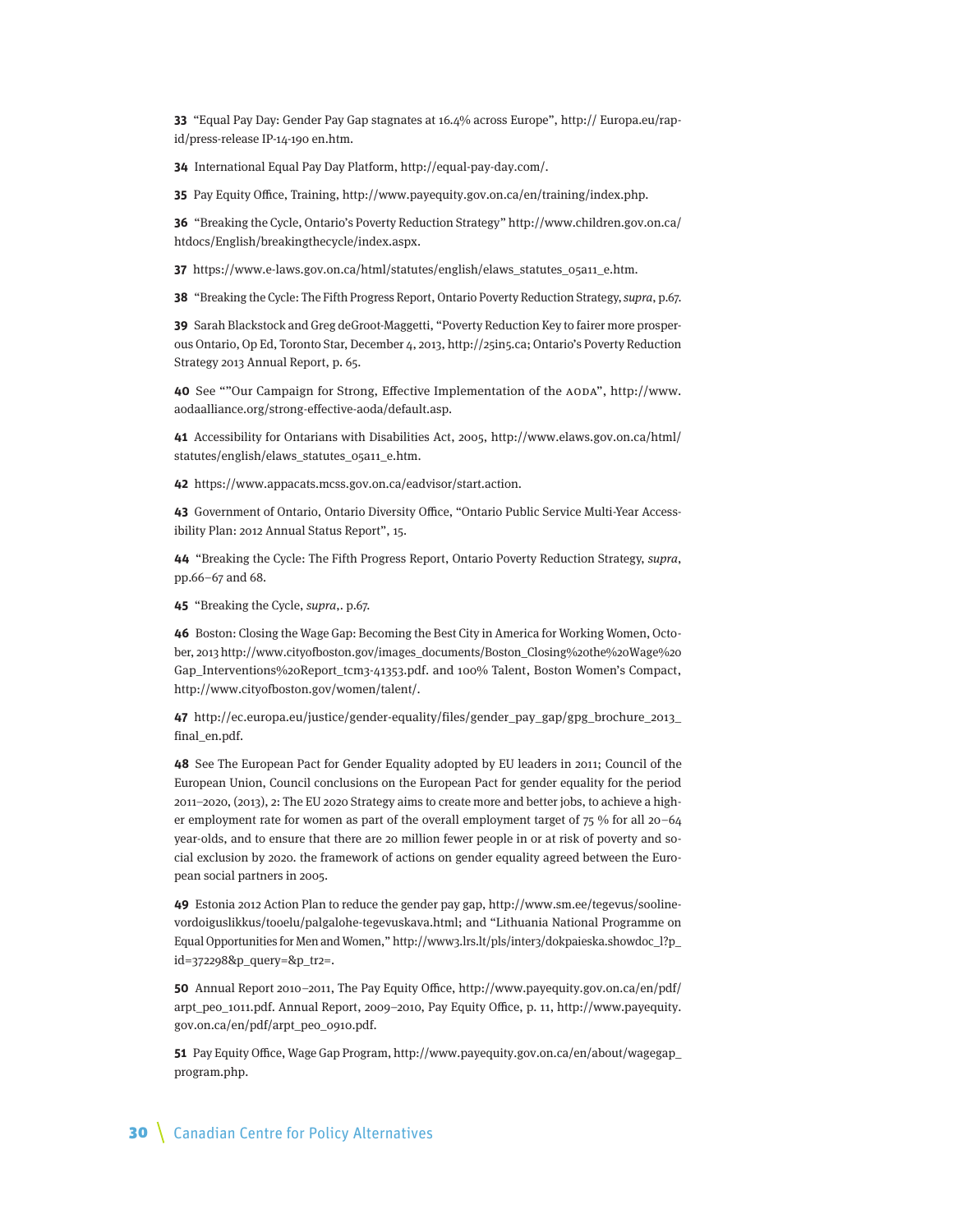**52** Source: Email communication from Emanuela Heyninck Pay Equity Commissioner to Mary Cornish dated March 21, 2013.

**53** Pay Equity Office, "Assessing Proxy Use and Outcomes in the Broader Public Sector 2009/2010", (2010), 18.

**54** Service Employees International Union, Local 1 and Ontario Nurses Association v. Participating Nursing Homes, Ministry of Attorney General, Intervener PEHT Files No. 3696-10-PE and 1507-11-PE.

**55** "A Framework for Action on Pay Equity In Ontario, Ontario Equal Pay Coalition, November, 2008, http://www.equalpaycoalition.org/wp-content/uploads/2011/09/Framework-for-Action-EPC-2008-C0103308.pdf.

**56** See Human Rights Legal Support Centre Eligibility Criteria, http://www.hrlsc.on.ca/en/ourservices/eligibility-criteria.

**57** "Step by Step to Pay Equity, Mini Kit, Ontario Pay Equity Commission, December, 2013, http:// www.payequity.gov.on.ca/en/minikit/index.php. See Equal Pay Coalition, Framework for Action, supra.

**58** The White House, National Equal Pay Task Force, "Fifty Years After the Equal Pay Act", (2013), 33. See also: Patricia Shiu, U.S. Department of Labour, "Closing the Enforcement Gap, So We can Close the Pay Gap" http://social.dol.gov/blog/closing-the-enforcement-gap-so-we-can-close-thepay-gap/, published February 28, 2013 and Patricia Shiu, United States Department of Labour, "Making Progress: The Equal Pay Enforcement Program 4 Years Later, http://social.dol.gov/blog/ making-progress-the-equal-pay-enforcement-program-4-years-later/, published Dec. 2, 2013.

**59** U.S. Equal Employment Opportunity Commission, "All Statutes, FY 1997- FY -2013," http:// www.eeoc.gov/eeoc/statistics/enforcement/all.cfm.

**60** "International Women's Day: Commission Takes Action to Close the Gender Pay Gap", March 7, 2014, http://europa.eu/rapid/press-release\_IP-14-222\_en.htm?locale=en.

**61** "Government of Ontario News Release "Strengthening Accountability and Increasing Transparency, March 6, 2014. ,http://news.ontario.ca/opo/en/2014/03/strengthening-accountabilityand-increasing-transparency.html.

**62** European Commission, "Tackling the Gender Pay Gap in the European Union", (2013). Portugal requires employers to submit remuneration information to the labour ministry on an annual basis, records which are made available to employees. France has a similar law – the 2006 Act on Equal Pay.

**63** National Action Plan: Gender Equality in the Labour Market, (2010), available at: http://www. bka.gv.at/DocView.axd?CobId=42528.

**64** The White House, Office of the Press Secretary, "Fact Sheet: Fighting for Equal Pay and the Paycheck Fairness Act," http://www.whitehouse.gov/the-press-office/2012/06/04/fact-sheetfighting-equal-pay-and-paycheck-fairness-act, published June 4, 2012 and "Paycheck Fairness Act Vote Blocked by House GOP, April 11, 2013, http://www.huffingtonpost.com/2013/04/11/ paycheck-fairness-act\_n\_3063804.html.

**65** See Colour of Poverty,ca and "What is Employment Equity and why do we need it? http:// socialplanningtoronto.org/wp-content/uploads/2009/12/Employment-Equity-Flyer.pdf.

**66** See Mary Cornish, Fay Faraday and Jan Borowy, "Securing Employment Equity by Enforcing Human Rights Laws," Chapter 10 in Carol Agocs (ed.). Employment Equity in Canada: The Legacy of the Abella Report. Toronto: University of Toronto Press, forthcoming July 2014.

**67** Government of Ontario, Inclusion Now! OPS Inclusion Strategic Plan, 2013–2016, 49.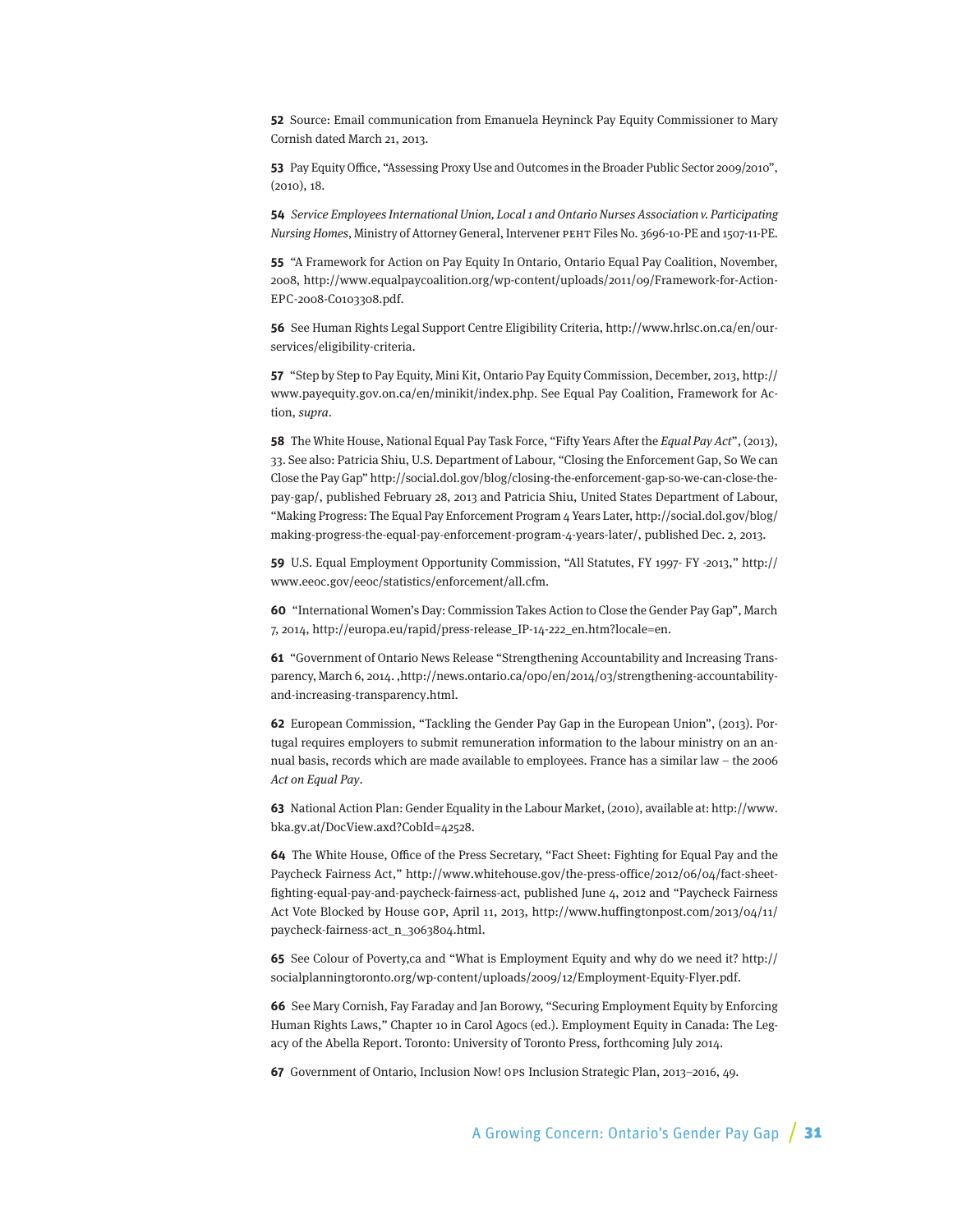**68** Government of Ontario, Inclusion Now! supra, 45.

**69** Government of Ontario, Accessibility in the Ontario Public Service: Leading the Way Forward, 2012.

**70** OPSEU v. The Crown in the Right of Ontario (Ministry of Government Services), Pay Equity Hearings Tribunal File No.0884-12-PE.

**71** http://www.calvert.com/NRC/Literature/Documents/sr\_women\_CWP\_Initiative.pdf.

**72** Supplement to OSC Bulletin, January 16, 2014, http://www.osc.gov.on.ca/documents/en/ Securities-Category5/ni\_20140116\_58-101\_pro-amd-f1.pdf.

**73** The White House, Office of the Press Secretary, "Presidential Memorandum - Advancing Pay Equality in the Federal Government and Learning from Successful Practices," http://www. whitehouse.gov/the-press-office/2013/05/10/presidential-memorandum-advancing-pay-equalityfederal-government-and-le, published May 10, 2013.

**74** Statistics Canada. "Table 282-0073, supra. The average hourly wage for all unioniized Ontario workers \$29.23, and for no union coverage is \$22.80, a difference of \$6.43 per hour.

**75** The 2012 document: "Ontario Workplace Tribunals Library, "Bargaining Union Certificates Issued in 2012 Ontario Labour Relations Board" http://catalogue.owtlibrary.on.ca/owtl/ currentawareness/BUC2012.pdf and 2013, document Ontario Workplace Tribunals Library, "Bargaining Union Certificates Issued in 2013 Ontario Labour Relations Board": http://catalogue. owtlibrary.on.ca/owtl/currentawareness/BUC2013.pdf.

**76** Don Drummond, Ontario Ministry of Finance, Commission on the Reform of Ontario's Public Services, (2012), 363. http://www.fin.gov.on.ca/en/reformcommission/chapters/report.pdf.

**77** M. Gunderson, D. Hyatt and C. Riddell, "Pay Differences between Government and Private Sectors: Labour Force Survey and Census Estimates,2000, Human Resources in Government Series CPRN Discussion Paper, W/10 (February) (Ottawa:Canadian Policy Research Networks and M. Gunderson, "Program Evaluation Criteria Applied to Pay Equity in Ontario" http://www.cirano. qc.ca/pdf/publication/99s-38.pdf; Drummond Report, supra, 356.

**78** For a summary of Bill 129, see "Ontario-Labour Relations Amendment Act, (Employee Rights) http://stayrocksolid.ca/?p=1267. See also Ontario Federation of Labour, "Setting a People's Agenda for Ontario", 2014 Pre-Budget Submission to the Standing Committee on Finance and Economic Affairs, Ontario Government", January 16, 2014, p. 7–8.

**79** Ontario PC Caucus, Paths to Prosperity: Flexible Labour Markets, June 2012.

**80** Ontario Throne Speech", February 2013,:http://www.premier.gov.on.ca/news/event. php?ItemID=24955&Lang=EN.

**81** http://www.ontla.on.ca/web/bills/bills\_detail.do?locale=en&Intranet&BillID=2882. For summary, see http://www.etfo.ca/bargainingandagreements/bill122/pages/default.aspx.

**82** Legal Aid Ontario Lawyers: Campaign to Secure Collective Bargaining Rights, http://laolawyers. ca/the-campaign/.

**83** http://www.ontla.on.ca/web/bills/bills\_detail.do?locale=en&Intranet=&BillID=2916.

**84** Ontario Law Reform Commission, Vulnerable Workers and Precarious Work, 2013, http:// www.lco-cdo.org/en/vulnerable-workers-final-report.

**85** Government of Ontario, "News Release: Ontario Increasing Minimum Wage", January 30, 2014 Office of the Premier. http://news.ontario.ca/opo/en/2014/01/ontario-increasing-minimumwage.html. O.Reg.21/14 made under Employment Standards Act, 2000.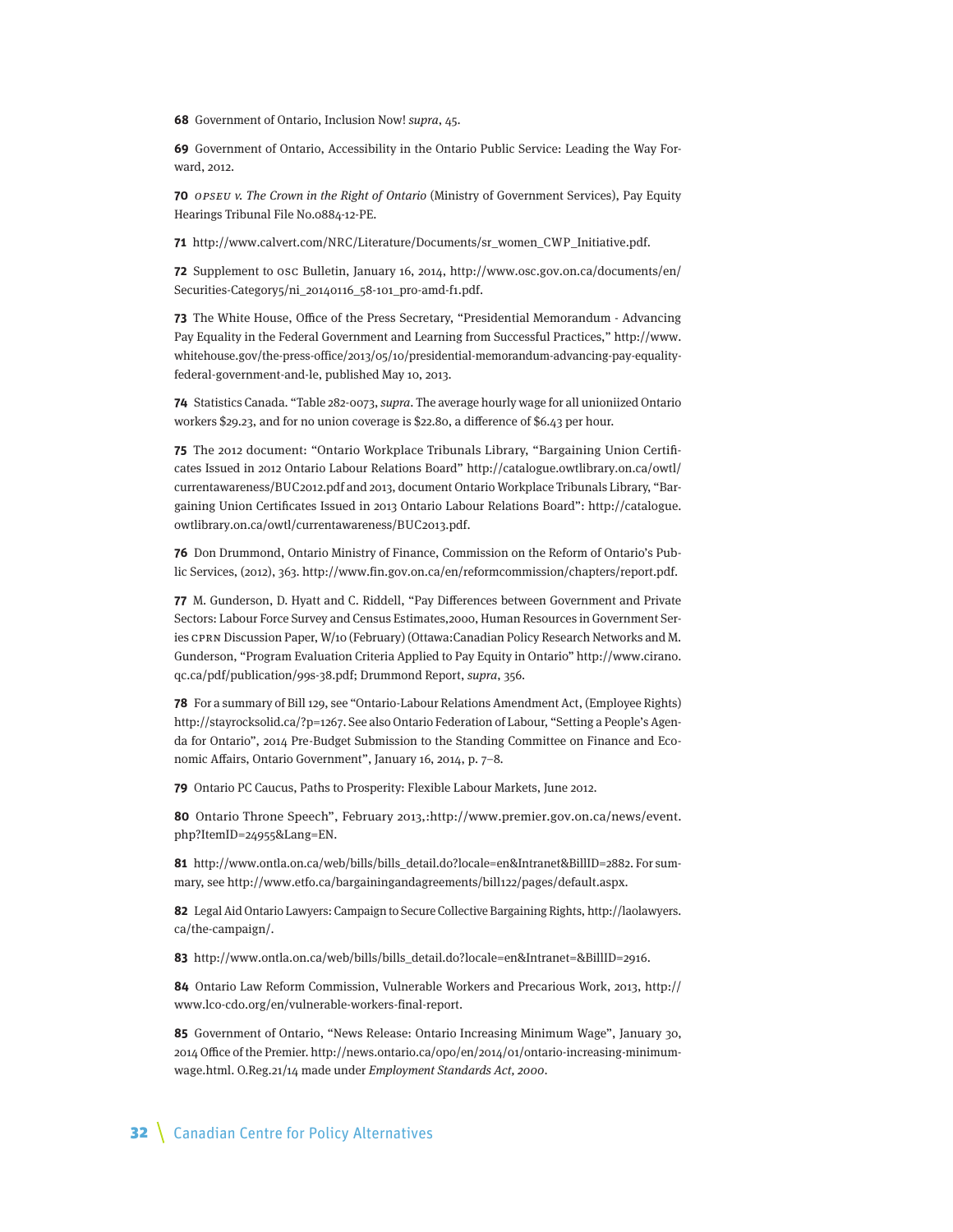**86** http://www.theglobeandmail.com/report-on-business/economy/working-for-nothing-canadajoins-global-minimum-wage-debate/article16508375/; Ontario's Gender Gap: supra, p.15–16; and "CEO v. Average Pay in Canada, All in a Day's Work", supra.

**87** http://raisetheminimumwage.ca/.

**88** Raise the Minimum Wage Backgrounder: "the 19% gap is derived from the difference between the \$10.25 minimum wage and LIM for 2013. The current minimum wage is \$18,655 per annum; based on 35 hour work week. In 2013, the Low Income Measure is \$23,105; based on Before Tax LIM for a 1person household calculated from 2010 LIM plus 2% CPI. Source: http://www.statcan. gc.ca/pub/750002m/2012002/tbl/tbl03-eng.htm.

**89** Minimum Wage Advisory Panel Report, supra.

**90** Mary Cornish, "Living Wage as a Human Right, Canadian Centre for Policy Alternatives, October, 2012.

**91** Bob White, Corporate Social Responsibility and a Living Wage, Canadian Centre for Policy Alternatives, (2012), 9.

**92** Hugh Mackenzie and Jim Stanford, , A Living Wage for Toronto, Canadian Centre for Policy Alternatives 2008.

**93** Legislative Assembly of Ontario, Bill 143, Child Care Modernization Act, 2013, http://www. ontla.on.ca/web/bills/bills\_detail.do?locale=en&Intranet=&BillID=2913.

**94** Government of Ontario, Discussion Paper, Ontario Early Years Policy Framework, 2013, 12.

**95** Canadian Child Care Federation, Canadian Child Care Federation Urges Ottawa to Follow Ontario's Lead in Creating New Licensed Regulated Child Care, December 5, 2013, http://www. cccf-fcsge.ca/archives/canadian-child-care-federation-urges-ottawa-to-follow-ontarios-lead-increating-new-licensed-regulated-child-care/.

**96 13**.4% of women working part-time who said they did so because of family responsibilities. See http://www.statcan.gc.ca/pub/89-503-x/2010001/article/11387-eng.pdf.

**97** TD Economics Special Report, Early Childhood Education has Widespread and Lasting Benefits, (2012).

**98** Government of Ontario, "Proposed Changes to Regulation 262 under the DNA" ,(2013), 4. Available at: http://www.ontariocanada.com/registry/showAttachment.do?postingId=14762& attachmentId=22931.

**99** "Open Letter to Ontario Education Minister the Honourable Liz Sandals", Feb 5, 2014, http:// www.childcarecanada.org/sites/default/files/OPEN\_LETTER\_TO\_ONTARIO\_EDUCATION\_ MINISTER\_FEB2014\_0.pdf.

**100** Government of Ontario, "Proposed Changes to Regulation 262 under the DNA",(2013), 4. Available at: http://www.ontariocanada.com/registry/showAttachment.do?postingId=14762& attachmentId=22931.

**101** Erin Anderson and Kim Macrael, "Better daycare for \$7 per day: One Province's Solution for Canada", the Globe and Mail, October 18, 2013, http://www.theglobeandmail.com/life/parenting/ the-one-province-that-gets-daycare-right-in-canada-think-7-a-day/article14933862/?page=all.

**102** Government of Ontario, "News Release, More Support for Low Income Families", May 6, 2013 http://news.ontario.ca/opo/en/2013/05/more-support-for-low-income-families.html.

**103** "Ontario Child Benefit Program, http://www.children.gov.on.ca/htdocs/English/topics/ financialhelp/ocb/index.aspx.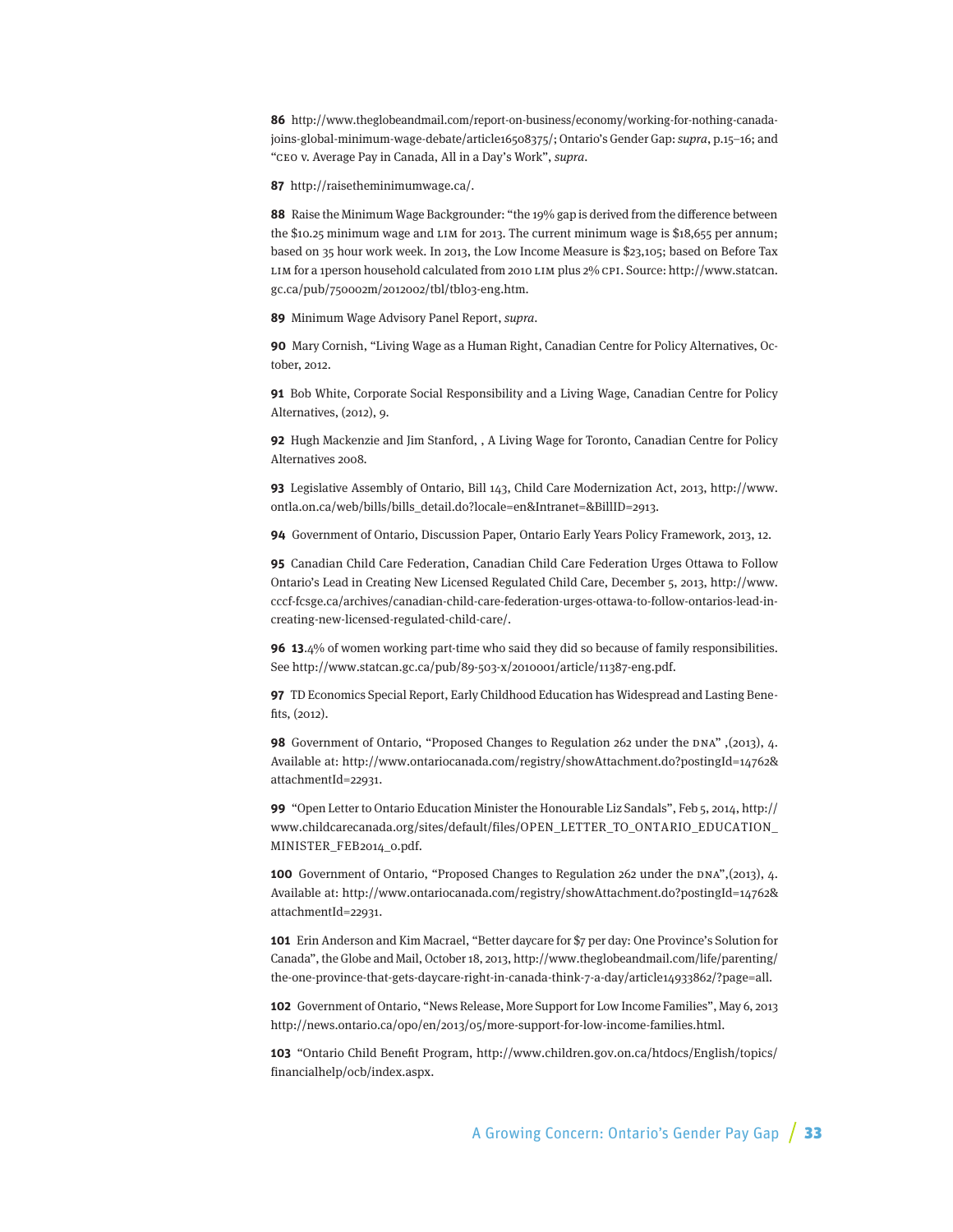**104** Government of Ontario, Ministry of Finance, A Prosperous and Fair Ontario, 2013 Ontario Budget (2013), 77.

**105** Ontario Coalition for Better Child Care, "Child Care Missing from Ontario Budget", May 6, 2013, http://www.childcareontario.org/child\_care\_missing\_from\_ont\_budget.

**106** The "total public spending in the [child care] sector in Canada at 0.25% of GDP ranks last among comparable European and Anglo-speaking countries..Even looking at family support, including child payments, parental leave benefits and child care support, public spending in Canada is 17% below the OECD average" TD Economics Special Report, Early Childhood Education has Widespread and Lasting Benefits, (2012), 8.

**107** Zeenat Janmohamed, Community Development and Recreation Committee, July 20, 2011, Atkinson Centre for Society and Child Development, (2011), 1http://www.oise.utoronto.ca/atkinson/ UserFiles/File/Policy%20Commentaries/AC\_PolicyCommentary\_Core%20Service%20Review. pdf; See also, Robert Fairholm, "Literature Review of Socioeconomic Effects and Net Benefits - Understanding and Addressing Workforce Shortages in Early Childhood Education and Care (ECEC) Project", Child Care Human Resource Sector Council, (2009), http://www.ccsc-cssge.ca/ sites/default/files/uploads/Projects-Pubs-Docs/2.8-WFS\_LitSocioMain\_Eng.pdf.

**108** Government of Ontario, "Discussion Paper, Modernizing Child Care in Ontario", 2013.

**109** Funding is provided to Consolidated Municipal Service Managers (CMSMs)/District Social Services Administration Boards (DSSABs) and First Nations child care administrators who manage and/or deliver child care services at the local level.

**110** For example, see letter dated August 6, 2013 from Peter Armstrong, Director, Program and Services Branch Culture Division, Ministry of Tourism, Culture and Sport to Ms. Sue Wilkinson Executive Director and CEO, Findhelp Information Services.

**111** "Licensed Child Care Questionnaire Results, Table, 2." http://www.edu.gov.on.ca/childcare/ ChildCareQuestion.pdf.

**112** Government of Ontario, Ministry of Education, "Ontario Child Care Service Management and Funding Guideline" (2013), 11.

**113** "Ontario Provincial Police, Benefits and Pay", http://www.opp.ca/ecms/index.php?id=98. Hourly rate calculated at 1750 hours per year.

**114** "Homecare workers set to strike on Wednesday" http://www.cbc.ca/news/canada/thunderbay/homecare-workers-set-to-strike-on-wednesday-1.2458202; and http://seiuhealthcare.ca/ what-we-stand-for/sweet-16.

**115** "With no consensus on CPP reform, Ontario pledges to go its own way", Globe and Mail, December 16, 2013. http://www.theglobeandmail.com/news/politics/no-consensus-on-cpp-reformas-provinces-decry-ottawas-stall-tactic/article15987267/.

**116** Between 1976 and 2011, the poverty rate for single females over the age of 65 dropped from 68.1% to 16.1%. "Risky Business: Canada's Retirement Income System" Hugh Mackenzie, CCPA Report, 2014 , p.4.

**117** Equal Pay Coalition, "Framework for Action, 2008", supra.

**118** Status of Women Canada, "Setting the Stage for the Next Century, Federal Plan for Gender Equality", http://publications.gc.ca/collections/Collection/SW21-15-1995E.pdf.

**119** European Commission, A Guide to Gender Impact Assessment, available at: http://ec.europa. eu/justice/gender-equality/tools/index\_en.htm.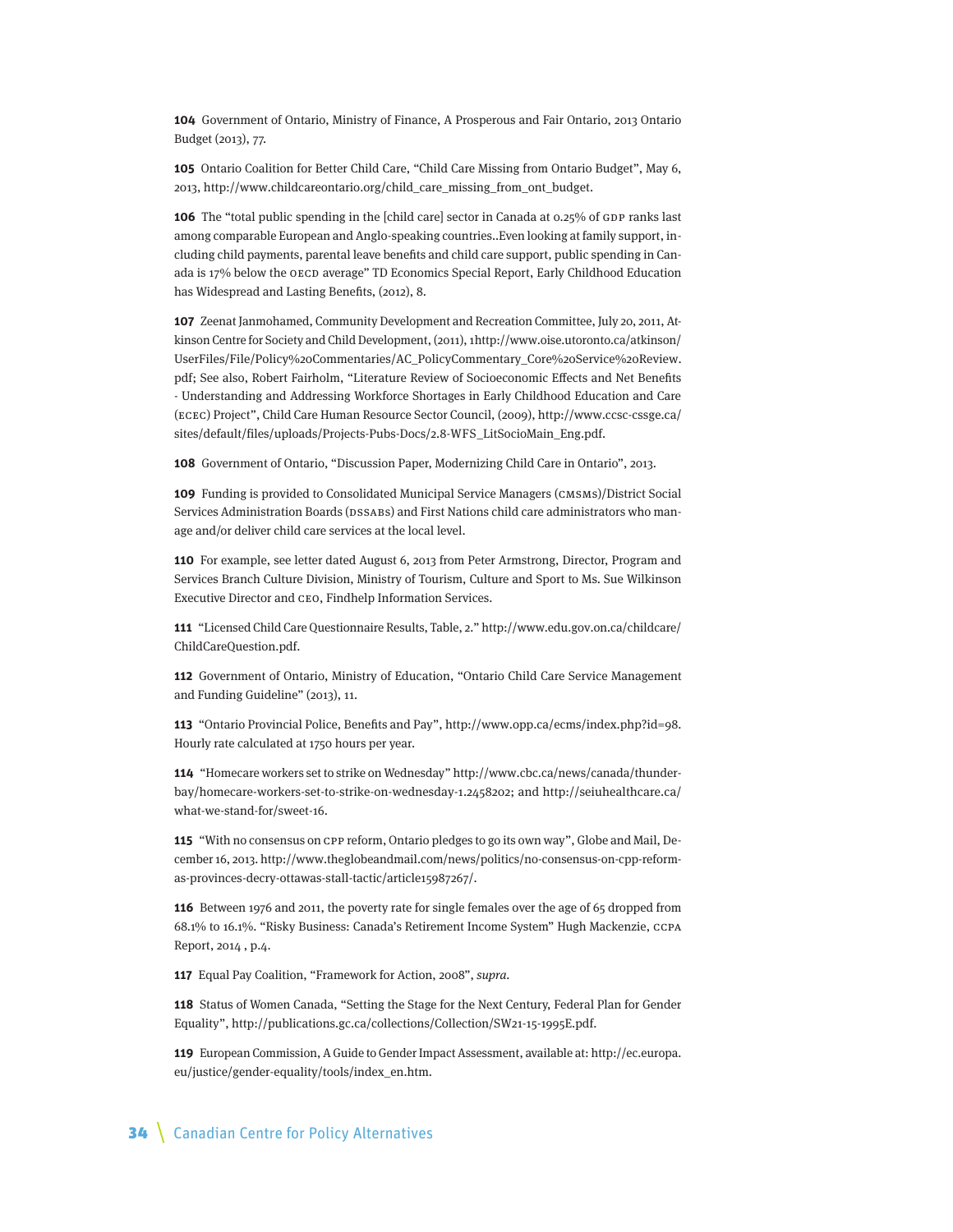**120** European Commission, Manual for Gender Mainstreaming Employment, Social Inclusion and Social Protection Policies, (2008).

**121** http://ec.europa.eu/justice/gender-equality/equality-pays-off/.

**122** European Commission, Tackling the Gender Pay Gap in the European Union, (2013.

**123** http://www.cite.gov.pt/asstscite/downloads/IV\_PNI\_2011\_2013.pdf.

**124** European Commission, Tackling the Gender Pay Gap in the European Union, (2013).

**125** Government of Australia, Workplace Gender Equality Agency, https://www.wgea.gov.au/ learn/addressing-pay-equity-0.

**126** Australian Government, Workplace Gender Equality Agency, Gender Pay Gap Taskforce Report, (2013) and Gender Pay Gap Task Force Report, Recommendation on calculating, interpreting and communicating the gender pay gap: Australian Workplace Gender Equality Agency, June 26, 2013. https://www.wgea.gov.au/sites/default/files/2013-09-02%20WGEA%20GPG%20 Taskforce%20Report%20FINAL\_0.pdf.

**127** Australian Government, Workplace Gender Equality Agency, https://www.wgea.gov.au/ learn/addressing-pay-equity-0.

**128** United Nations Women's Empowerment Principles, http://weprinciples.org/.

**129** http://weprinciples.unglobalcompact.org/Site/Principle2/.

**130** http://www.sources.com/Releases/NR1664.htm.

**131** Australian Government, Workplace Gender Equality Agency, https://www.eowa.gov.au/ news-and-media/government-agency-recognise-best-employers-gender-equality.